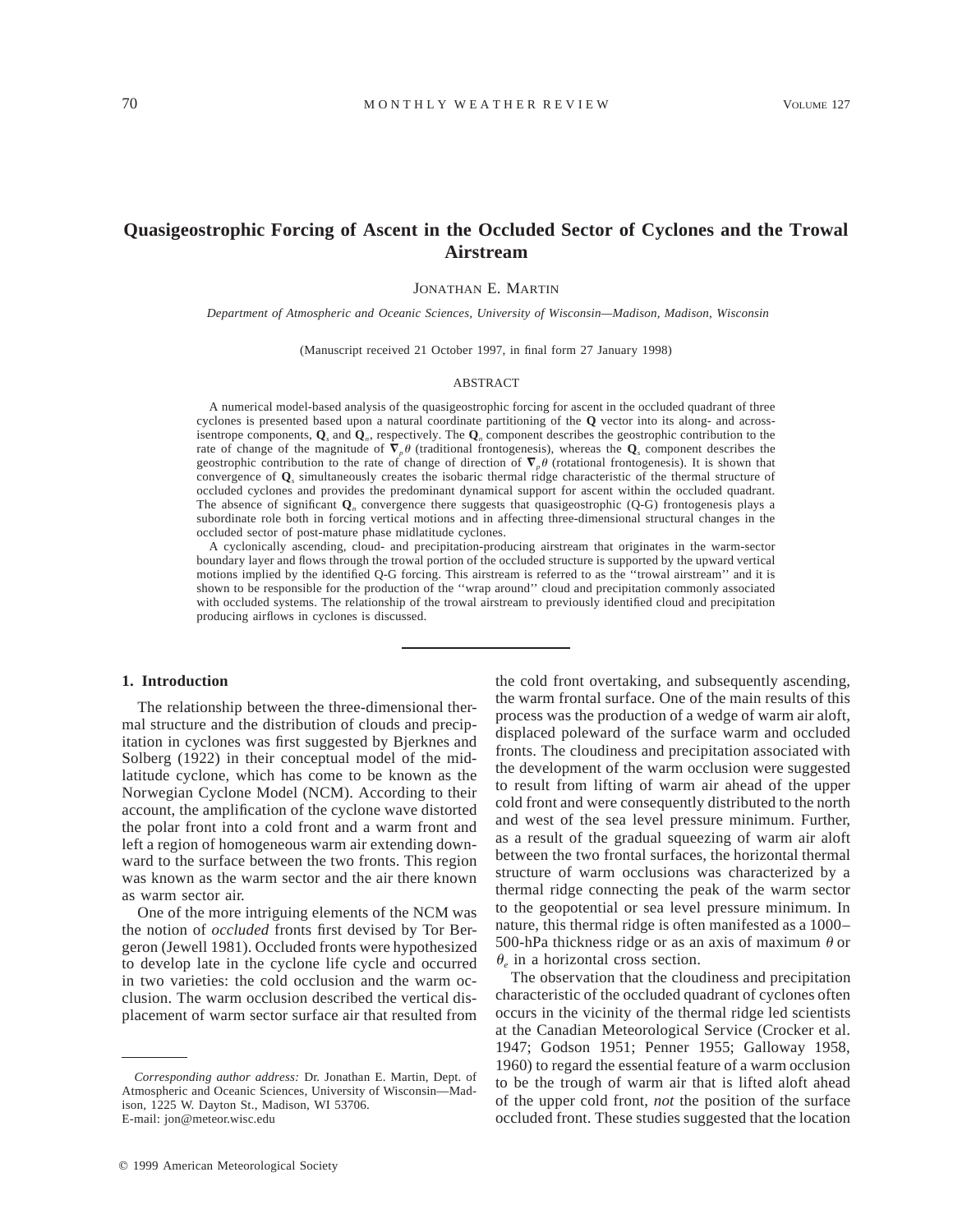of a feature called the *trowal* (**tro**ugh of **w**arm air **al**oft) bore a closer correspondence to the cloud and precipitation features of occluded cyclones in North America than did the often weak surface warm occluded front. This relationship was understood, however, in terms of relative flow along the frontal surfaces comprising the occluded structure and not as a consequence of some characteristic dynamical process.

Compelling evidence supporting these observational findings comes from a number of recent finescale numerical modeling studies of occluded cyclones (Schultz and Mass 1993; Reed et al. 1994; Martin 1998a,b) that have illustrated the structure and thermal evolution of, and airflow through, the occluded quadrant. These studies have identified a coherent airstream, originating in the warm sector boundary layer, that ascends cyclonically in the occluded quadrant of the cyclone. Martin (1998b), noting a spatial relationship between the path taken by this airstream and the trowal in his case, referred to this airflow as the ''trowal airstream.'' The results of these model-based analyses have not, however, been fortified by a dynamical explanation of the relationship between the development of the thermal structure in the occluded quadrant of cyclones and the associated ascent that supports this airstream.

In the present paper a quasigeostrophic (Q-G) analysis of the forcing for ascent in the occluded quadrant of three cyclones is presented based upon a partitioning of the **Q** vector (Hoskins et al. 1978) suggested by Kurz (1988b, 1992) and Keyser et al. (1992). It is shown that a single component of the forcing (convergence of the along-isentrope component of **Q**, which represents the rotational component of the quasigeostrophic vector frontogenesis function) simultaneously creates the thermal ridge characteristic of occluded cyclones and provides the vast majority of the Q-G forcing for upward vertical motion within the thermal ridge.

The paper is organized in the following manner. In section 2 a review of the trowal conceptual model and its relationship to the classical warm occlusion is given. The numerical model used to simulate the three cases examined in this work is described in section 3. A model-based synoptic overview of each of the three cases along with selected model-based trajectories for each case are also presented there. In section 4 the quasigeostrophic forcing for ascent in the occluded quadrant of each cyclone is discussed and related to the support of the trowal airstream. A discussion of the importance of the trowal airstream in the midlatitude cyclone and the nature of the vertical motion forcing in the occluded quadrant are given in section 5. A summary and conclusions are offered in section 6.

### **2. The trowal and its relationship to the warm occlusion**

The concept of the trowal was introduced (though not named) by Crocker et al. (1947), who noted the ubiquity of a westward slope to the crests of the thermal wave at successive heights in occluded cyclones. Noting the same feature, Godson (1951) drew attention to its threedimensional structure by referring to it as a ''sloping valley of tropical air" (high  $\theta$  or  $\theta_e$ ) in the occluded quadrant of the cyclone. Penner (1955), who named the feature, stated that the ''trowal marks the crest of the warm air aloft.'' Consistent with each of the above descriptions, the trowal marks the three-dimensional sloping intersection of the upper cold frontal portion of the warm occlusion with the warm frontal zone and could therefore be said to represent a *refined,* three-dimensional description of the warm occluded structure presented by Bjerknes and Solberg (1922) and *not* a new structure. A schematic illustrating the trowal conceptual model is given in Fig. 1.

Consistent with the definition given by Penner (1955) and the description given by Godson (1951), the trowal can be approximately located either as a ridge of high (equivalent) potential temperature on a horizontal cross section, or more precisely located as a three-dimensional sloping canyon in an isosurface of (equivalent) potential temperature. These complementary methods of identifying the trowal are illustrated in Fig. 2 for a case described in detail by Martin  $(1998a)^1$ . The relationship of the trowal to the ''wrap around'' cloud and precipitation in occluded cyclones is recognized by some present-day forecasters in Canada. They identify the trowal as the region north and west of the northern edge of the dryslot where the frontal cloud shield of a mature cyclone wraps into the comma head (J. Anderson 1997, personal communication).

Although extensive examination of the trowal was made by the aforementioned Canadian investigators, none of those studies attempted to place this structure in a dynamical context. Morris (1972) identified the trowal as ''a discontinuity in the thermal advection field'' and correctly pointed out that such a feature has dynamical significance with respect to the diagnosis of vertical motion. He employed the traditional quasigeostrophic omega equation to diagnose the vertical motion associated with the trowal portion (i.e., occluded quadrant) of a modest Atlantic cyclone. He ascribed the observed patterns of vertical motion to the influence of the thermal advection term. Martin (1998b) provided evidence that the lower-tropospheric ascent manifested in the trowal airstream in his case was supported by low-level frontogenesis (calculated using the full wind vector) along the warm frontal portion of a warm occluded structure. With the exception of these two cases, no published work has focused on elucidating the dynamical processes responsible for forcing ascent in the

<sup>&</sup>lt;sup>1</sup> Animation of the 309 K  $\theta$ <sub>e</sub> surface, which demonstrates the structural evolution of the trowal through the cyclone life cycle, can be viewed at the following World Wide Web address: http://marrella.meteor.wisc.edu/occlusion.html.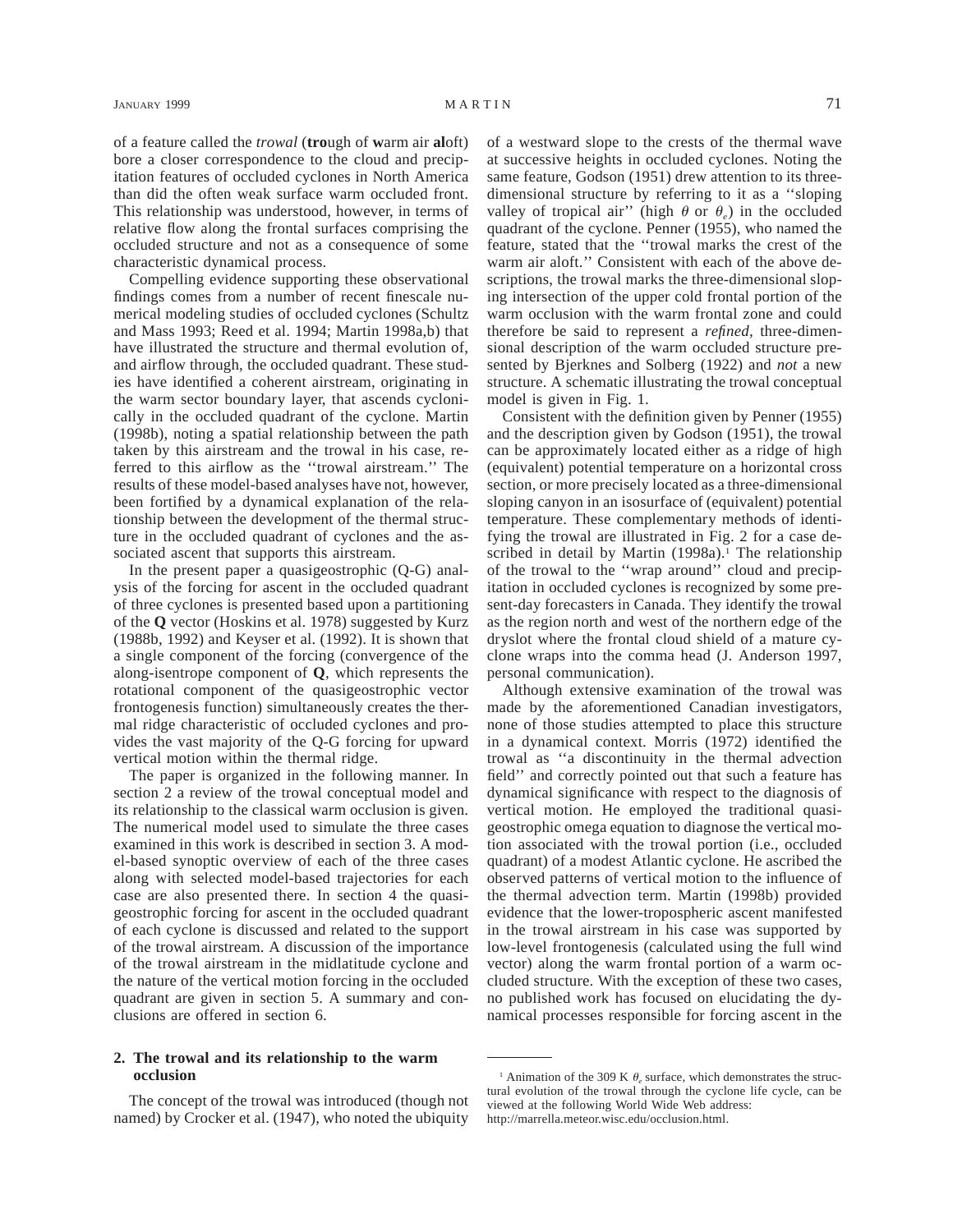

FIG. 1. Schematic illustration of the trowal conceptual model. The lightly shaded surface represents the warm edge of the cold frontal baroclinic zone. The darker shaded surface represents the warm edge of the warm frontal baroclinic zone. The thick dashed line (marked ''TROWAL'') represents the three-dimensional sloping intersection between the cold and warm frontal zones characteristic of warm occlusions. Schematic precipitation band is indicated as are the positions of the surface warm, cold, and occluded fronts.

occluded quadrant of midlatitude cyclones. The present paper offers such a diagnosis of three storms. The diagnosis begins with a synoptic overview of each cyclone given in the next section.

### **3. Case studies**

In this section, three cases of occluded cyclones with trowal structures are briefly described. An overview of the structure of these cyclones, as well as a snapshot of their precipitation distribution is given.2 The analysis of these cases relied upon a numerical simulation of each performed using the University of Wisconsin-Nonhydrostatic Modeling System (UW-NMS) described by Tripoli (1992a,b).

The model employs a two-way interactive, moveable nesting scheme that allows for the simultaneous simulation of planetary/synoptic-scale forcing as well as frontal-scale forcing. Prognostic variables carried by the model include  $u$ ,  $v$ ,  $w$ ,  $\pi$  (Exner function), ice-liquid potential temperature  $(\theta_{ii})$ , total water mixing ratio, as well as the mixing ratios for a variety of precipitation particles.

Advection of the scalar variables is accomplished using a sixth-order Crowley scheme (Tremback et al. 1987), whereas the dynamic variables are advected using a second-order enstrophy-conserving leapfrog scheme (Sadourny 1975). Model physics include a radiation parameterization that predicts longwave and shortwave radiative transfer in a cloudy atmosphere (Chen and Cotton 1983), and a predictive soil model with surface energy budget (Tremback and Kessler 1985). Liquid and ice processes are represented in the model by an explicit microphysics package, which describes the evolution of cloud water, rainwater, pristine crystals, snow crystals, aggregate crystals, and graupel (Cotton et al. 1986; Flatau et al. 1989). A version of the Emanuel (1991) convective parameterization was employed, modified such that the convection equilibrates with the cyclone and frontal-scale vertical motion forcing.

The two grids used in the simulations had horizontal resolutions of 160 km and 80 km, respectively. Only the 80-km grid data were used in this study. The model employed geometric height as the vertical coordinate with discretely blocked-out topography similar to that used in the National Center for Environmental Prediction's (NCEP's) Eta model. Forty vertical levels were used with the vertical grid spacing of 200 m in the lowest five grid levels and a gradual geometric stretching (by a factor of 1.07) above that such that the next 18 levels had an average spacing of 404 m and the top 17 levels had a spacing of 700 m. The model top was located at 19.2 km.

The model was initialized for each case by interpolating directly from the 90.5-km NCEP Eta initializa-

<sup>2</sup> Radar reflectivity data were not available for the 7 November 1996 case.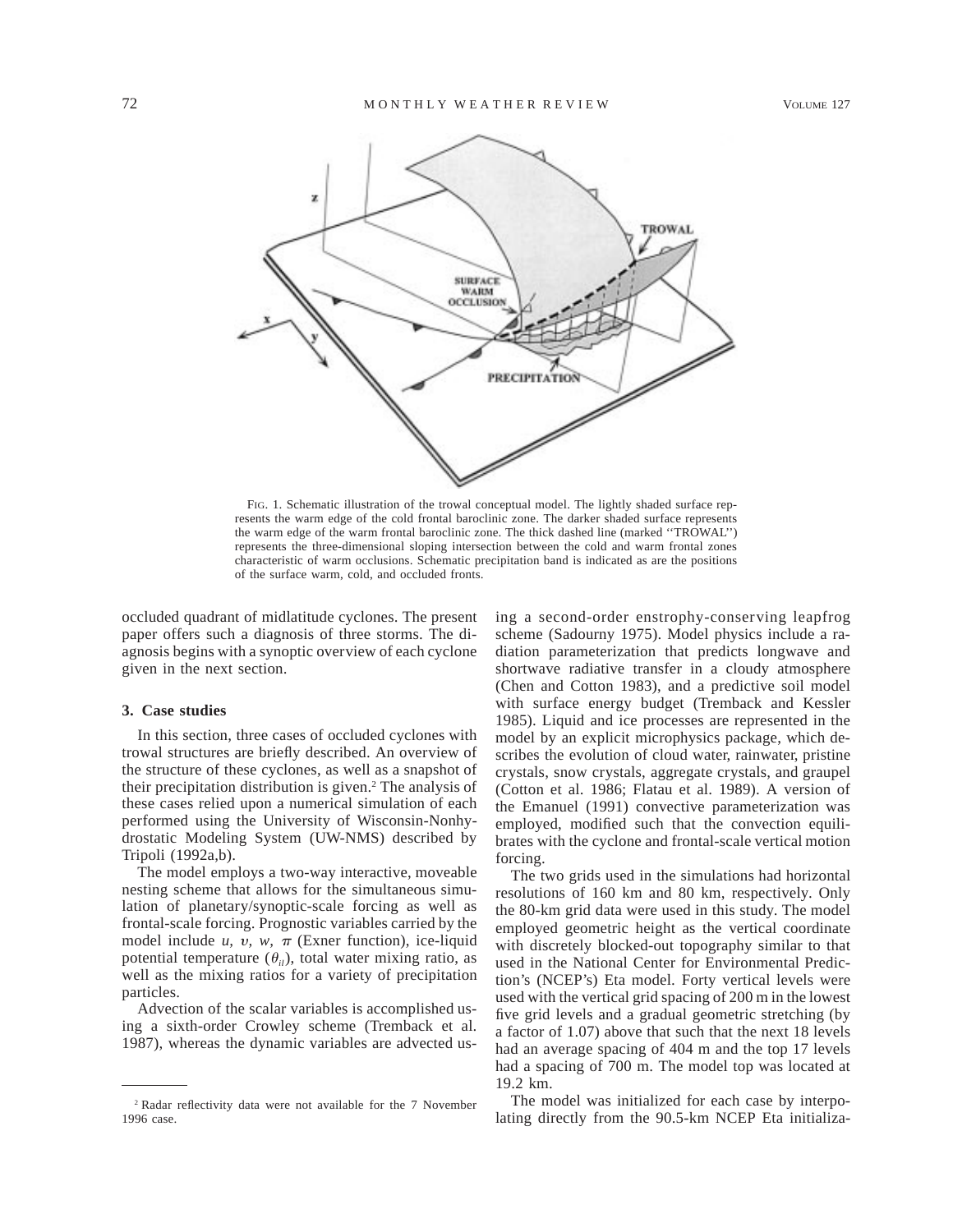Out of **RESILTEE** 



 $(a)$ **JOIN G. SURFACT** (b)



FIG. 2. (a) Isobaric topography of the 309 K  $\theta_e$  surface from an 18-h forecast of the University of Wisconsin-Nonhydrostatic Modeling System valid at 1800 UTC 19 January 1995. Shading depicts isobaric levels at 100-hPa intervals with lightest shading representing the 1000–900-hPa layer and darkest shading representing the layer above 400 hPa. Thick solid/dashed line is plan view of the trowal position, dashed to indicate where the 309 K  $\theta$ <sub>c</sub> surface overhangs the trowal location. (b) Elevated view from the north of the 309 K  $\theta$ <sub>e</sub> surface from an 18-h forecast of the UW-NMS valid at 1800 UTC 19 January 1995. The dashed line indicates the trowal position, which slopes upward from near the surface to  $\sim$ 8 km. Position of the surface cold front is also indicated. (c) Equivalent potential temperature at 2 km from an 18-h forecast of the UW-NMS valid at 1800 UTC 19 January 1995. Solid lines are  $\theta_e$ , labeled in K and contoured every 4 K. Thick dashed line is the axis of maximum  $\theta$ , characteristic of a warm occluded cyclone and used to approximately locate the trowal.

tion, which has 50-hPa vertical resolution. Horizontal wind components, geopotential height, temperature, and relative humidity were interpolated horizontally along constant pressure surfaces to the locations of the model grid points. Data were then vertically interpolated to the model grid levels. The lateral boundaries were updated every 6 h from the Eta gridded forecasts using a Rayleigh-type absorbing layer. In all three cases, 36-h simulations were employed in order to keep the output visualization datasets at a manageable size. Twelve and 18-h forecast data were used in the study (as opposed to 0- and 6-h forecasts) to ensure that the occluded structures present in each case developed within the model simulation.

Air parcel trajectories were calculated using *u*, *v*, and *w* from the model output, using a forward differencing scheme with a time step of 24.5 min. Additional analysis of these data was performed using the General Meteorological Analysis Package. Brief descriptions of each of the three cases used in this study are given below.

#### *a. 23 October 1996*

At 0600 UTC 23 October 1996, an occluded surface low pressure center with a sea level pressure minimum of 992 hPa was located over east-central Iowa. A fairly well defined axis of maximum surface  $\theta$  extended from extreme northeast Iowa south-southwestward into northcentral Missouri (Fig. 3a). The geopotential minimum at 850 hPa was centered in southeast Iowa (Fig. 3b) with an associated axis of maximum  $\theta$  located in roughly the same geographic area as, although more elongated than, its surface counterpart. The geopotential minimum axis tilted to the south-southwest with height. The axes of maximum  $\theta$  in the middle troposphere were not nearly as well defined as at lower tropospheric levels, as evidenced by the weaker axis of high  $\theta$  at 700 hPa (Fig. 3c) that extended from northcentral Wisconsin to northwest Missouri. Nonetheless, these thermal axes exhibited a northwestward tilt with height. An axis of maximum  $\theta$  was barely detectable at 500 hPa (Fig. 3d).

A vertical cross section through the occluded portion of this cyclone (not shown) revealed the 315 K  $\theta$ <sub>c</sub> surface to be appropriate for further analysis of the trowal structure. The isobaric topography of that surface is given in Fig. 4a. The trowal position, identified by connecting the crests of the various isobaric surfaces in the ridge of high pressure, stretched from the Iowa/Minnesota/Wisconsin border southwestward to south of Kansas City, Missouri. An elevated, northern view of the 315 K  $\theta$ <sub>c</sub> surface offers another perspective of the trowal structure in this case (Fig. 4b). The unusual extent of the ''wrap around'' precipitation exhibited by this storm (Fig. 4c) was directly related to ascent in the trowal portion of the cyclone (to be shown later). In fact, between Omaha, Nebraska, and Kansas City, Missouri, the precipitation fell in the form of snow and provided that area with its most significant early season snowstorm in history (National Climatic Data Center 1996).

Of the several coherent airstreams subjectively identified in this case through use of model-based trajectory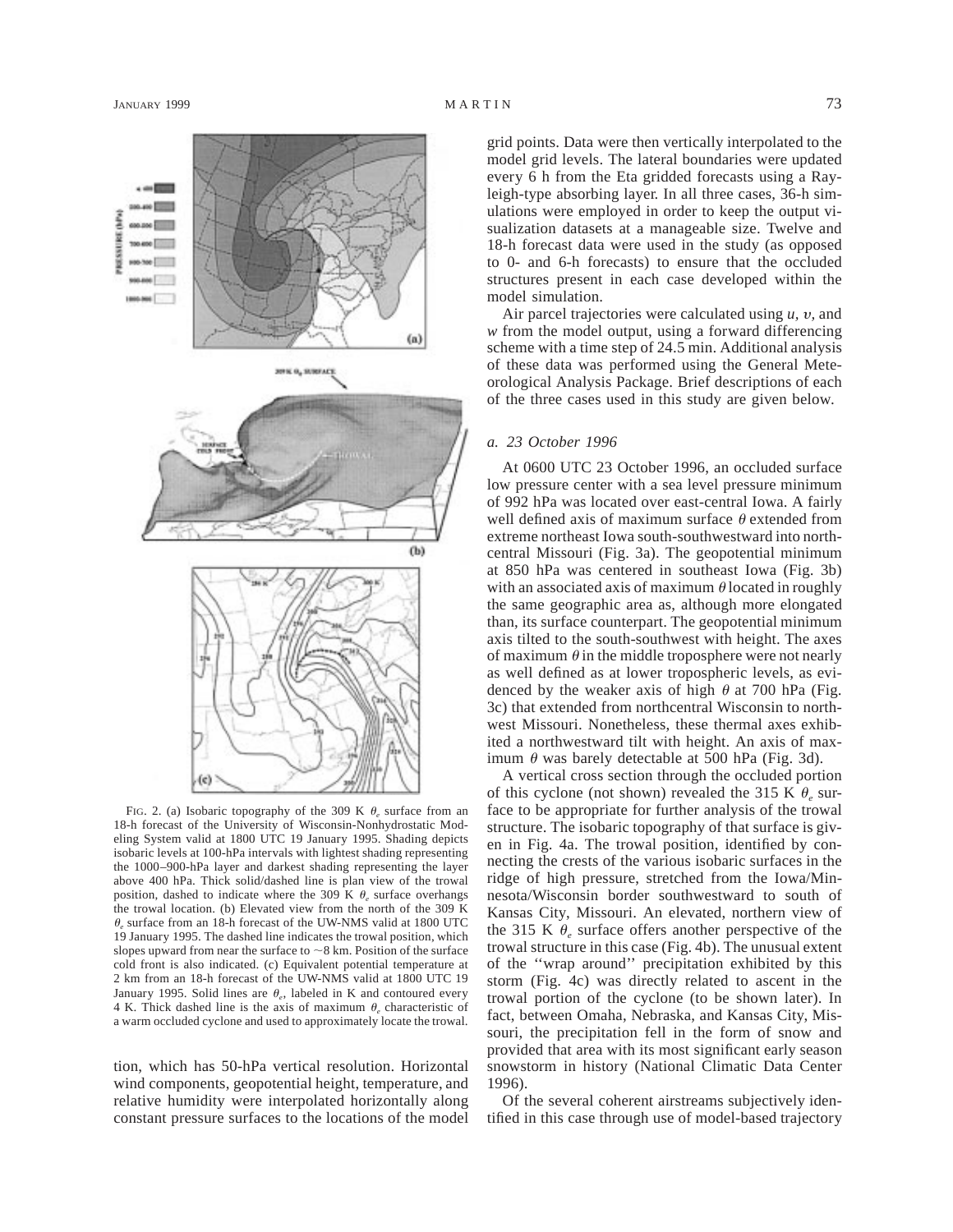

FIG. 3. (a) Sea level isobars (solid lines) and 1000-hPa potential temperature (dashed lines) from an 18-h forecast of the UW-NMS valid at 0600 UTC 23 October 1996. Isobars are labeled in hPa and contoured every 4 hPa. Isentropes are labeled in K and contoured every 2 K. (b) 850-hPa geopotential height (solid lines) and potential temperature (dashed lines) from an 18-h forecast of the UW-NMS valid at 0600 UTC 23 October 1996. Geopotential height labeled in m and contoured every 30 m. Potential temperature analyzed as in Fig. 3a. (c) As for Fig. 3b except for 700 hPa. (d) As for Fig. 3b except for 500 hPa with geopotential height contoured every 60 m.

analysis, two are highlighted in Fig. 5. Trajectory B is representative of an airstream that originated east of the surface cold front in the warm sector boundary layer. It surged northward in a low-level jet and rose abruptly upon becoming incorporated into a vigorous squall line. As it rose it turned anticyclonically thus fitting the description of the warm conveyor belt (Browning and Harrold 1969; Harrold 1973; Carlson 1980). Trajectory A is representative of an airstream that also originated in the warm sector boundary layer. It was extremely moist (mixing ratio of 11 g  $kg^{-1}$  initially) and it surged northward east of the surface cold front as well. However, this airstream was not involved in the squall line as parcels transported within it had moved too far north by the time the squall line became organized. Instead, this airstream rose gently until reaching the trowal  $(\sim)600$  UTC 23 October) at which time it commenced

a rapid, cyclonic ascent in the trowal.3 Trajectory A represents the trowal airstream in this cyclone.

# *b. 7 November 1996*

At 1200 UTC 7 November 1996, a surface low pressure center with a minimum sea level pressure of 987 hPa was located in central Ontario at the crest of a ridge of high surface  $\theta$  (Fig. 6a). The geopotential minimum at 850 hPa was located directly atop the center of the surface disturbance (Fig. 6b). A ridge of high  $\theta$  at that

<sup>&</sup>lt;sup>3</sup> Combined animation of this airstream and the 315 K  $\theta_e$  surface for this cyclone, with similar animations of the other two storms reviewed here, is available for inspection at the following World Wide Web address: http://marrella.meteor.wisc.edu/trowal.html.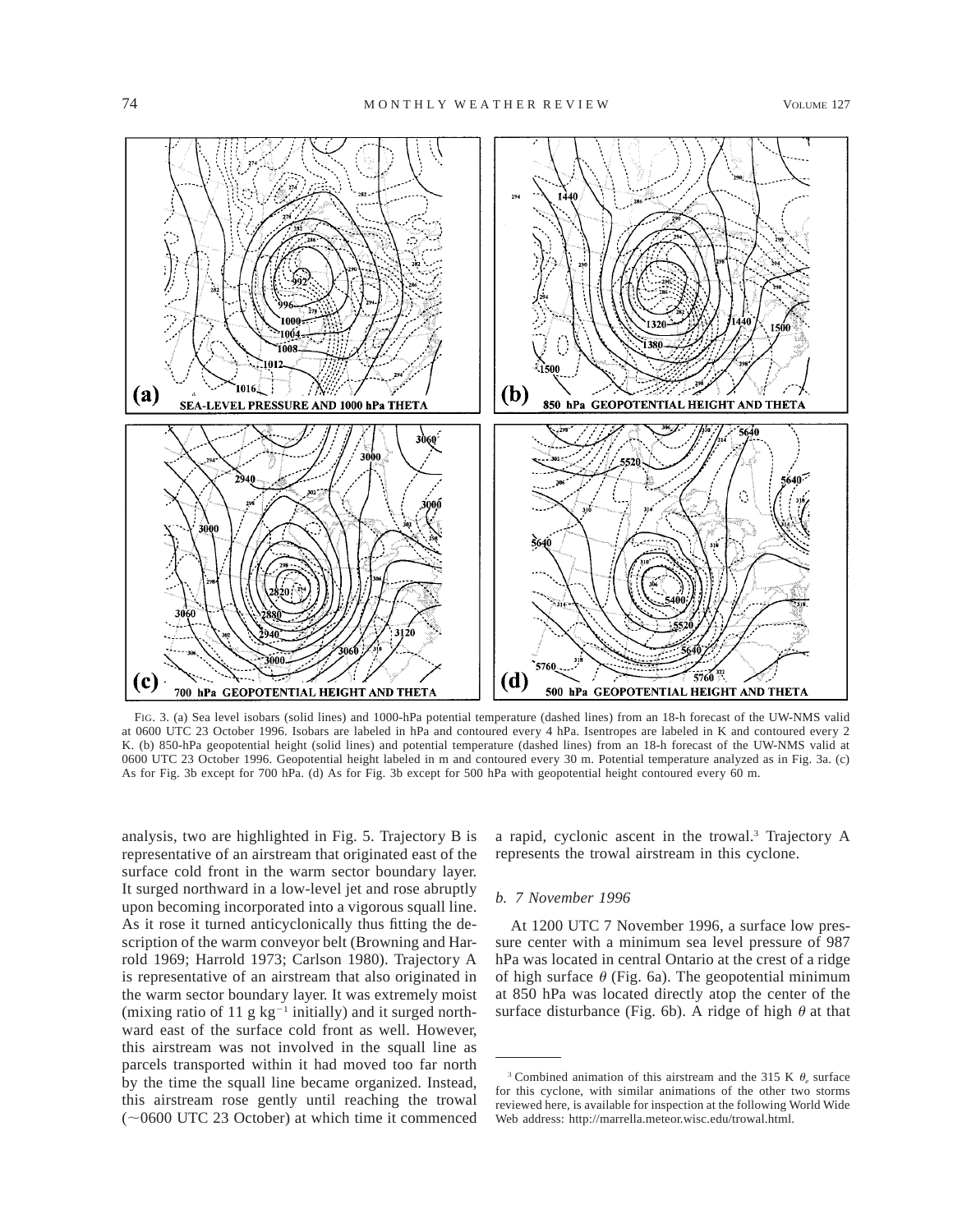





FIG. 4. (a) Isobaric topography of the 315 K  $\theta_e$  surface from an 18-h forecast of the UW-NMS valid at 0600 UTC 23 October 1996. Isobaric layers shaded and contoured, and trowal position indicated, as in Fig. 2a. (b) Elevated, northern perspective of the 315 K  $\theta_e$ surface from an 18-h forecast of the UW-NMS valid at 0600 UTC 23 October 1996. Dashed line indicates trowal position, which slopes upward from the surface to  $\sim$  6 km. (c) National Weather Service (NWS) manually digitized radar reflectivity at 0635 UTC 23 October 1996. Shading indicates echo/precipitation rate intensity from level 1 to level 5 signifying light, moderate, heavy, very heavy, and intense precipitation, respectively. Thick dashed line indicates trowal position as shown in Figs. 4a and 4b.

level extended through the geopotential minimum in a semicircle from near James Bay, Ontario, to southcentral Ontario. As in the previous case, the axis of geopotential minima tilted southward with height as evidenced by



FIG. 5. Representative 27-h forward trajectories originating in the warm sector boundary layer at 1200 UTC 22 October 1996 calculated from the UW-NMS model data. Width of the trajectory arrow indicates height of the air parcel according to the legend. Tick marks on trajectory arrows represent 3-hourly positions of air parcels. See text for discussion of A and B.

the position of the geopotential minimum at 700 hPa (Fig. 6c) and 500 hPa (Fig. 6d). More importantly, at these midtropospheric levels the ridge of high  $\theta$  was located progressively farther north and west.

Vertical cross section analyses (not shown) revealed the 309 K  $\theta$ <sub>c</sub> surface to be near the warm edge of both the cold and warm frontal zones in the occluded portion of this cyclone. The isobaric topography of the 309 K  $\theta$ <sub>e</sub> surface at 1200 UTC 7 November is shown in Fig. 7a. Based upon this analysis, the trowal position stretched from north of Lake Huron through James Bay to northwest Ontario. An elevated eastern perspective of the 309 K  $\theta_e$  surface (Fig. 7b) clearly demonstrates the three-dimensional nature of the trowal structure as a "sloping valley" of high  $\theta_e$  air. The position of the trowal bears an obvious relationship to the UW-NMS forecasted 1-h precipitation total ending at this time (Fig. 7c).

Of the several coherent airstreams subjectively identified in this storm through use of model-based trajectory analysis, two are presented in Fig. 8. Trajectory B is representative of an airstream that originated in the lower troposphere  $(\sim 1.7 \text{ km})$  east of the cold frontal zone. This airstream rose only slightly until encountering the warm frontal zone at which time it rose abruptly to  $\sim$ 7 km. Trajectory A is representative of an airstream that also originated east of the cold frontal zone in the lower troposphere ( $\sim$ 1.5 km). This airstream rose gently until encountering the lower portion of the trowal  $(-1200$  UTC 7 November) after which time it began a rapid, cyclonically turning ascent through the occluded quadrant of the storm. Trajectory A represents the trowal airstream in this cyclone.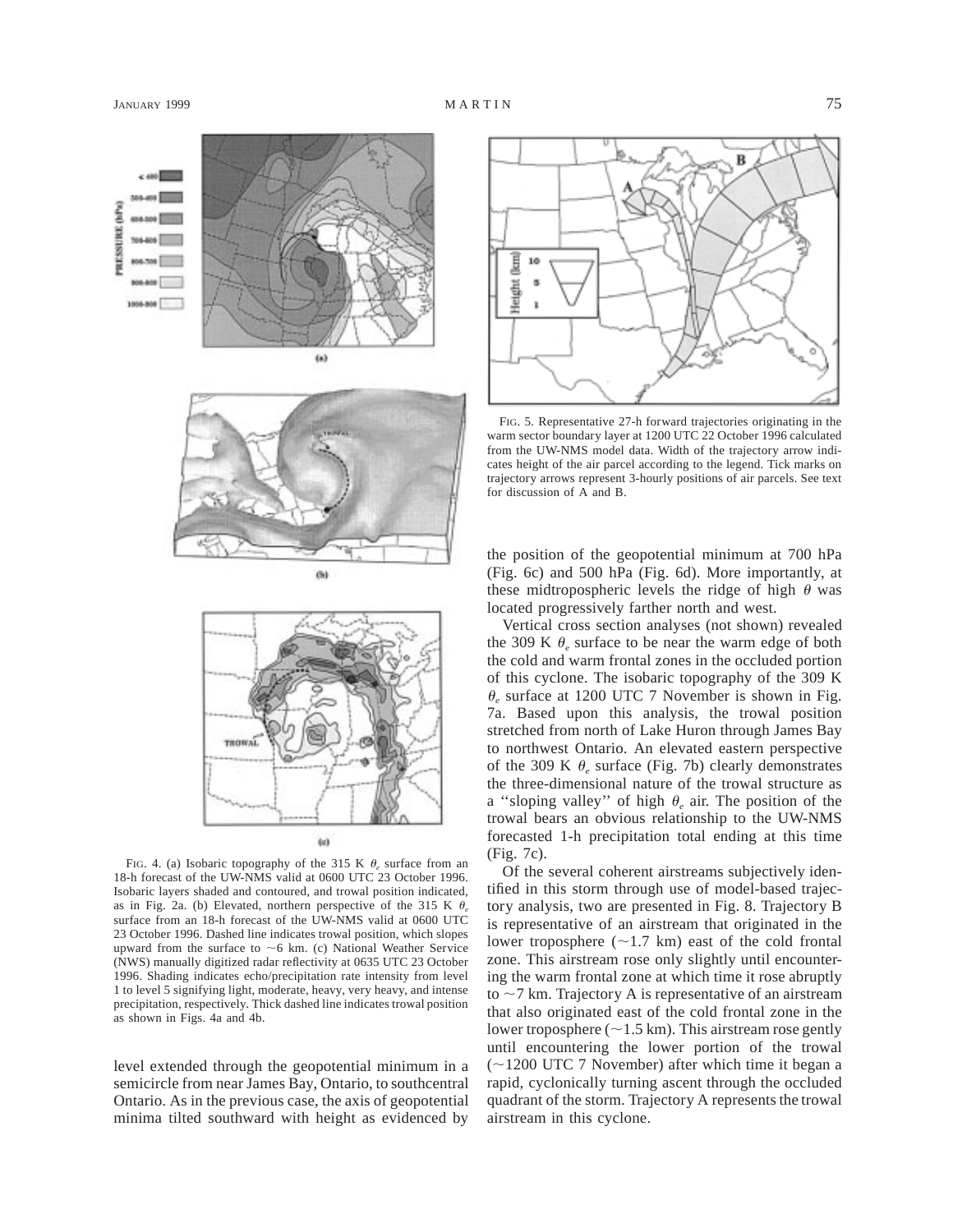

FIG. 6. (a) As for Fig. 3a except for 12-h forecast from UW-NMS valid at 1200 UTC 7 November 1996. (b) As for Fig. 3b except for 12-h forecast from UW-NMS valid at 1200 UTC 7 November 1996. (c) As for Fig. 3c except for 12-h forecast from UW-NMS valid at 1200 UTC 7 November 1996. (d) As for Fig. 3d except for 12-h forecast from UW-NMS valid at 1200 UTC 7 November 1996.

### *c. 1 April 1997*

One of the most memorable snowstorms in the history of southern New England occurred on 31 March–1 April 1997. At 0600 UTC 1 April, a surface low pressure center was located  $\sim$ 400 km south of Nantucket, Massachusetts, and had a minimum sea level pressure of 981 hPa (Fig. 9a). A secondary surface cold front existed along the Atlantic Coast of the United States, whereas the primary surface cold front associated with this cyclone was well to the east out to sea. The surface warm front, located south of Nova Scotia at this time, was a robust feature of this cyclone.

The geopotential minimum at 850 hPa was located directly above the surface disturbance (Fig. 9b). The primary cold frontal zone was more vigorous at this level than at the surface. The secondary cold frontal zone off the Carolina coast along with the warm frontal zone south of Nova Scotia were also well defined at this level. An incipient axis of high  $\theta$  was also evident at

850 hPa extending from south of Nova Scotia to south of Long Island.

Even more dramatic distortion of the baroclinic zone associated with this cyclone was evident at 700 hPa where the ridge of high  $\theta$  extended cyclonically from just south of Nova Scotia westward across southern New England and southward to the west of the geopotential minimum, which was located directly above its 850-hPa counterpart (Fig. 9c). The primary cold frontal zone was even stronger at this level than at 850 hPa, whereas the warm frontal zone was more diffuse. No evidence of the lower-tropospheric secondary cold front existed at 700 hPa.

At 500 hPa (Fig. 9d) an extraordinarily lengthy axis of maximum  $\theta$  was evident from the Gulf of Maine, through southern New England, and southward to Chesapeake Bay. An intense baroclinic zone bordered the geopotential height minimum at this level, particularly on its southern and eastern edges.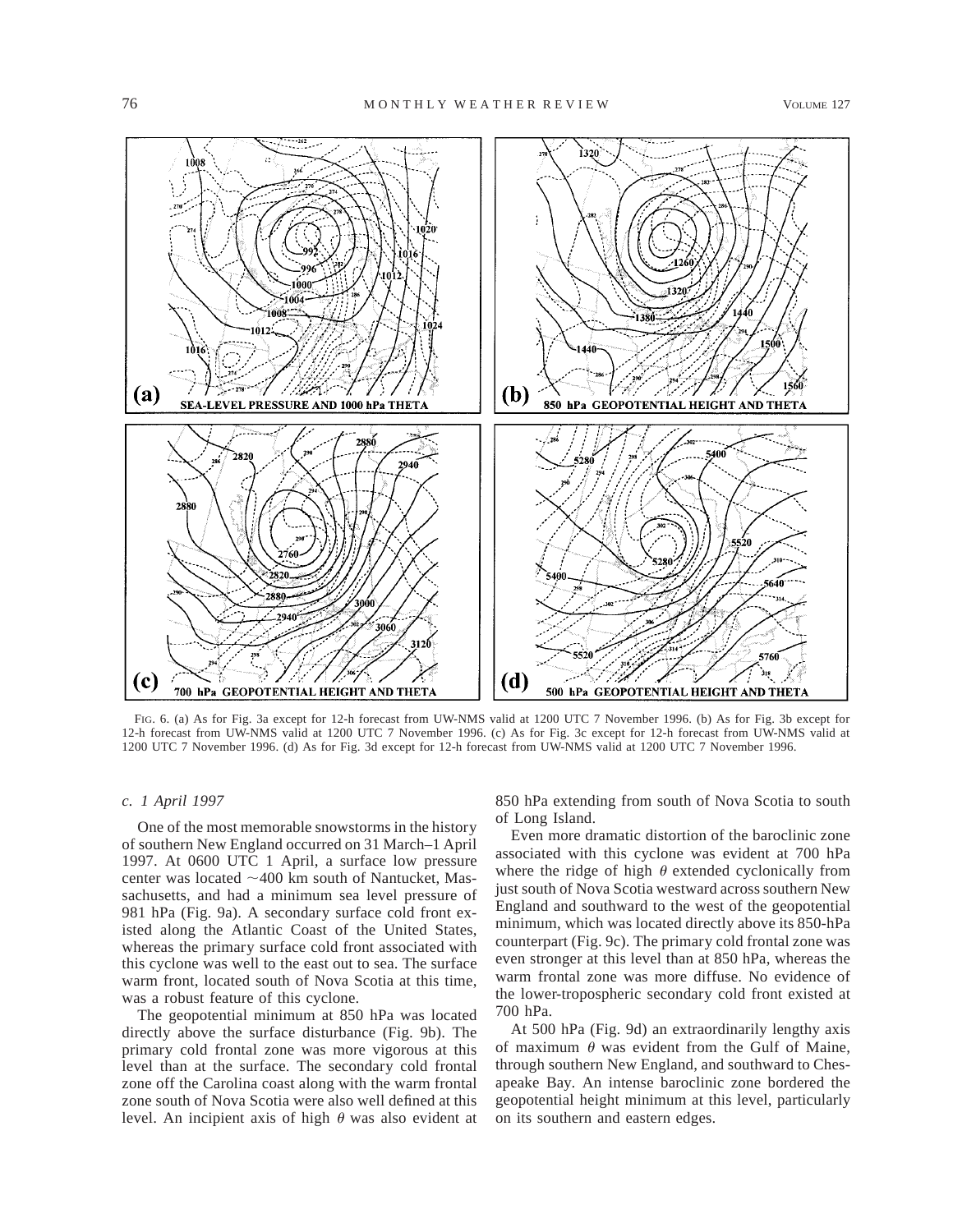

tar

FIG. 7. Isobaric topography of the 309 K  $\theta$ <sub>c</sub> surface from a 12-h forecast of the UW-NMS valid at 1200 UTC 7 November 1996. Pressure layers shaded and contoured, and trowal position indicated, as in Fig. 2a. (b) Elevated, eastern view of the 309 K  $\theta$ <sub>c</sub> surface from a 12-h forecast of the UW-NMS valid at 1200 UTC 7 November 1996. Thick dashed line indicates the trowal position. (c) Forecast of accumulated 1-h liquid equivalent precipitation ending at 1200 UTC 7 November 1996 from the UW-NMS. Precipitation totals are contoured and shaded every 1 mm (beginning at 1 mm). Thick dashed line indicates trowal position as determined in Figs. 7a and 7b.

Vertical cross sections through the ridge of high  $\theta$ (not shown) revealed that the 312 K  $\theta$ <sub>e</sub> surface formed the warm edges of both the cold and warm frontal portions of the warm occluded structure of this storm. The location of the trowal was determined by considering the topography of the 312 K  $\theta_e$  surface. A plain view of the isobaric topography of this  $\theta$ <sub>c</sub> surface is shown in Fig. 10a. As in the previous cases, the trowal position was determined by connecting the crests of the various isobaric surfaces in the ridge of high pressure and was



FIG. 8. Representative 24-h forward trajectories initialized in the warm sector boundary layer at 0000 UTC 7 November 1996. Width of the trajectory arrow indicates height of the air parcel according to the legend. Tick marks on trajectory arrows represent 3-hourly positions of air parcels. See text for discussion of A and B.

thus placed on a cyclonically curving line that stretched from well south of Nova Scotia through southern New England at this time.

An elevated, northeastern view of this three-dimensional moist isentropic surface provides a different perspective of the structure of the trowal in this cyclone (Fig. 10b). Although radar coverage was limited offshore, a widespread region of precipitation was occurring from southeast Maine southwestward to the Delmarva peninsula at this time in association with ascent in the trowal portion of the cyclone (Fig. 10c).

Two representative trajectories involved in the production of clouds and precipitation in this cyclone are shown in Fig. 11. Trajectory B originated at low levels in the warm sector and remained below 1 km until encountering the surface warm front at  $\sim 0000$  UTC 1 April. After this time trajectory B rose abruptly to 6.6 km as a portion of the warm conveyor belt airstream responsible for producing the eastern portion of the cyclone comma head cloud shield (not shown). Trajectory A, the trowal airstream in this cyclone, originated  $\sim$ 200 m above the surface in the warm sector and had a mixing ratio of 12 g  $kg^{-1}$  at its origin. It also remained quasihorizontal until  $\sim 0000$  UTC 1 April at which time it began a rapid ascent in the trowal to  $\sim$ 7 km. The enormous snowfall totals that visited many locations in the northeastern United States in association with this spring in blizzard (National Climatic Data Center 1997a,b) were a direct result of the rapid ascent of the trowal airstream associated with this cyclone.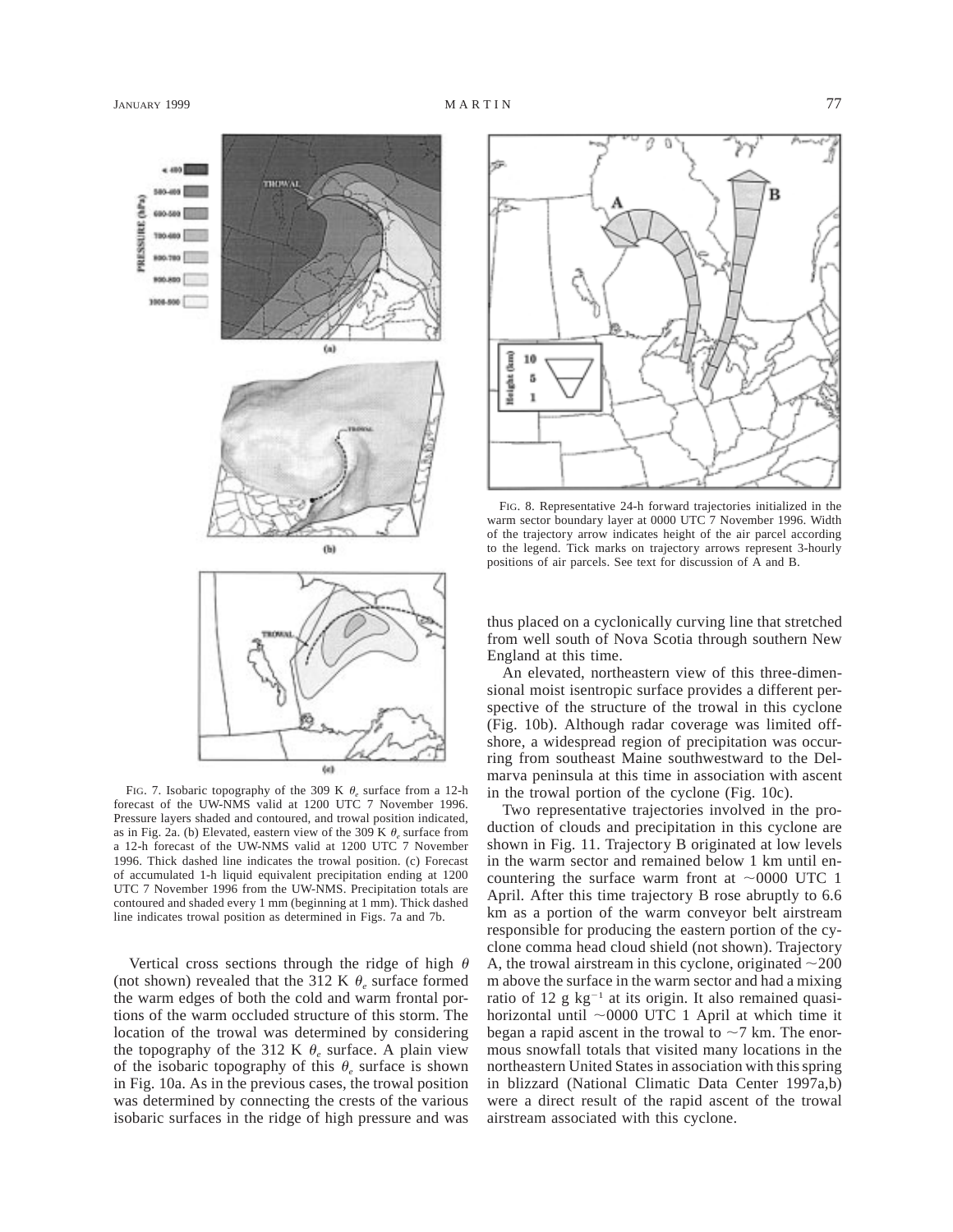

FIG. 9. (a) As for Fig. 3a except for 18-h forecast from UW-NMS valid at 0600 UTC 1 April 1997. (b) As for Fig. 3b except for 18-h forecast from UW-NMS valid at 0600 UTC 1 April 1997. (c) As for Fig. 3c except for 18-h forecast from UW-NMS valid at 0600 UTC 1 April 1997. (d) As for Fig. 3d except for 18-h forecast from UW-NMS valid at 0600 UTC 1 April 1997.

### **4. Quasigeostrophic forcing of ascent in the vicinity of the trowal**

In the previous section, three cases were described in which a coherent airstream underwent ascent, while turning cyclonically, in the vicinity of the trowal. The ascent manifested in these important precipitation producing airstreams was a result of the distribution of vertical motion accompanying the individual cyclones. In this section, a quasigeostrophic diagnosis of the forcing for the supporting vertical motions is undertaken by examining the divergence of the **Q** vector (Hoskins et al. 1978) and considering its decomposition in relation to the horizontal potential temperature gradient.

#### *a. The quasigeostrophic omega equation*

The diagnosis of vertical motions on the synoptic scale is made possible through use of the quasigeostrophic (Q-G) omega equation:

$$
\left(\sigma \nabla^2 + f_o^2 \frac{\partial^2}{\partial p^2}\right) \omega = f_o \frac{\partial}{\partial p} \left[ \mathbf{V}_g \cdot \nabla \left( \frac{1}{f_o} \nabla^2 \phi + f \right) \right] + \nabla^2 \left[ \mathbf{V}_g \cdot \nabla \left( -\frac{\partial \phi}{\partial p} \right) \right]
$$
\n(1)

(Holton 1992). As demonstrated by Trenberth (1978), some cancellation exists between the two terms on the rhs of (1). By expanding the expressions on the rhs of (1) and neglecting the deformation term, Trenberth arrived at the following approximate f-plane form of the Q-G omega equation,

$$
\left(\sigma \nabla^2 + f^2 \frac{\partial^2}{\partial p^2}\right) \omega \approx \mathbf{F}_{\mathrm{TR}} = 2f_o \mathbf{V}_T \cdot \nabla \zeta_g, \qquad (2)
$$

where  $V_T$  is the thermal wind  $(\partial V_g/\partial p)$  and  $\zeta_g$  is the geostrophic relative vorticity. This relationship, in which synoptic-scale vertical motion is controlled by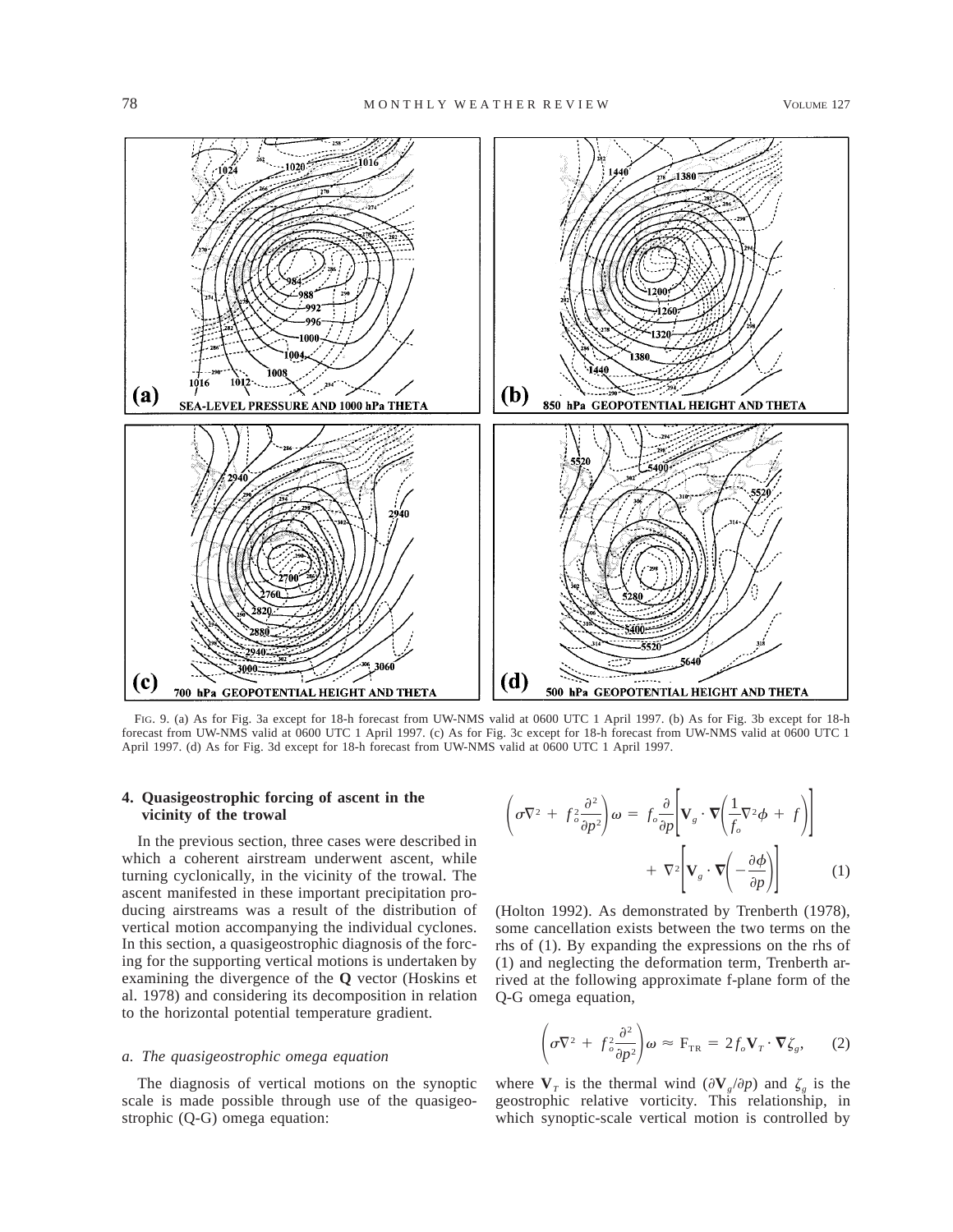

FIG. 10. (a) Isobaric topography of the 312 K  $\theta_e$  surface from an 18-h forecast of the UW-NMS valid at 0600 UTC 1 April 1997. Pressure levels shaded and contoured, and trowal position indicated, as in Fig. 2a. (b) Elevated, northeastern perspective of the 312 K  $\theta_e$ surface from an 18-h forecast of the UW-NMS valid at 0600 UTC 1 April 1996. Thick dashed line indicates the trowal position, which slopes upward from the surface to  $\sim$ 8 km. (c) As for Fig. 4c but for 0635 UTC 1 April 1997.

the advection of geostrophic relative vorticity by the thermal wind, is a close relative of the development equation forwarded by Sutcliffe (1947). Both the Sutcliffe (1947) and Trenberth (1978) versions of (1) retain their simplified forms at the expense of neglecting terms involving the deformation of the horizontal flow. Deformation is important in baroclinic regions, such as fronts, and thus, potentially important information regarding omega is lost in these simplified expressions.

Hoskins and Pedder (1980) showed that  $F_{TR}$  could be written in a vector divergence form as



FIG. 11. Representative 24-h forward trajectories initialized in the warm sector boundary layer at 1200 UTC 31 March 1997 from the UW-NMS. Height of air parcels indicated by width of trajectory arrow according to legend. Tick marks identify 3-hourly positions of air parcels. See text for discussion of A and B.

$$
F_{TR} = -2\mathbf{\nabla} \cdot \mathbf{Q}_{TR},\tag{3}
$$

where  $\mathbf{Q}_{TR} = f_o \gamma \zeta_g(\hat{\mathbf{k}} \times \nabla \theta)$  and

$$
\gamma = \frac{R}{f_o P_o} \left(\frac{P_o}{P}\right)^{c_v/c_p}
$$

and is constant on isobaric surfaces. This form of  $F_{TR}$ , where the forcing depends on the convergence of a vector field that is everywhere parallel to the (layer mean) isentropes, demonstrates that this forcing can never be distributed in bands parallel to the isentropes. Thus, it does not describe the forcing of banded vertical motions parallel to baroclinic zones such as occurs at fronts. The Trenberth forcing, therefore, could be said to describe only the nonfrontal, synoptic-scale forcing for Q-G vertical motion.

A complete solution to the Q-G omega equation was introduced by Hoskins et al. (1978). They showed that the synoptic-scale vertical motion is controlled by the divergence of the **Q** vector defined as

$$
\mathbf{Q} = -f_o \gamma \left[ \left( \frac{\partial \mathbf{V}_g}{\partial x} \cdot \nabla \theta \right) \mathbf{\hat{i}} + \left( \frac{\partial \mathbf{V}_g}{\partial y} \cdot \nabla \theta \right) \mathbf{\hat{j}} \right].
$$
 (4)

For adiabatic, geostrophic flow, the **Q** vector represents the rate of change of the vector  $\nabla_p \theta$  along a geostrophic trajectory:

$$
\mathbf{Q} = f_o \gamma \frac{d}{dt_g} \nabla_p \theta, \tag{5}
$$

where  $d/dt_g = \partial/\partial t + \mathbf{V}_g \cdot \mathbf{\nabla}_p$  (the subscript g denotes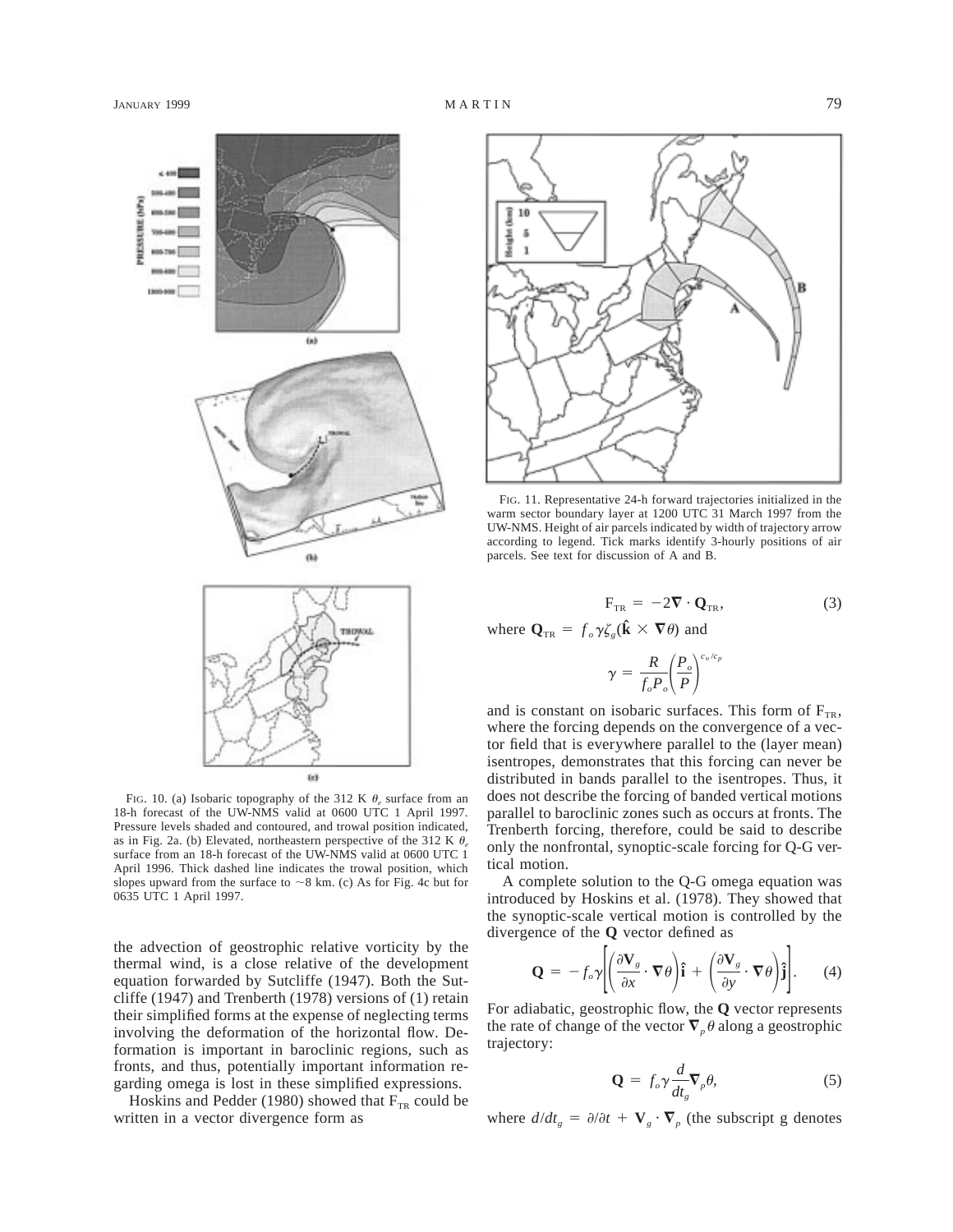



warm

FIG. 12. Schematic describing the natural coordinate partitioning of the **Q** vector used in this study. Thick dashed lines are isentropes on an isobaric surface. Here  $Q_n(Q_s)$  is the component of  $Q$  in the **nˆ** (**sˆ**) direction.

geostrophic). As a result, the **Q** vector contains information about both the rate of change of the *magnitude* of  $\nabla_{n} \theta$  (the traditional parameter examined in frontogenesis calculations) and the rate of change of the *direction* of the vector  $\nabla_p \theta$ . In an effort to exploit this definition of the **Q** vector, Keyser et al. (1992), following a suggestion by Keyser et al. (1988), partitioned the **Q**-vector field into natural coordinate components in directions along  $(Q_\nu)$  and across  $(Q_\nu)$  the isentropes. Physically, **Q***<sup>n</sup>* and **Q***<sup>s</sup>* represent the *magnitude* and *rotational* components of the Q-G vector frontogenesis, respectively. A similar partitioning formed the basis of studies by Kurz (1988b, 1992).

Our vector decomposition of the **Q**-vector components along the direction of the potential temperature gradient vector ( $\hat{\bf{n}}$ ) and 90° counterclockwise from that direction (**s**̂) ( $\hat{\mathbf{s}} = \hat{\mathbf{k}} \times \hat{\mathbf{n}}$ ) [which is different from that employed by Keyser et al. (1992)] is illustrated with the aid of Fig. 12. The unit vector in the direction of  $\nabla \theta$  is given by

$$
\hat{\mathbf{n}} = \frac{\nabla \theta}{|\nabla \theta|}.
$$
 (6)

The component of **Q** in the direction of **nˆ** will be denoted as  $\mathbf{Q}_n$  and is equal to

$$
\mathbf{Q}_n = \left(\frac{\mathbf{Q} \cdot \nabla \theta}{|\nabla \theta|}\right) \frac{\nabla \theta}{|\nabla \theta|} \text{ or } \mathbf{Q}_n = \left(\frac{\mathbf{Q} \cdot \nabla \theta}{|\nabla \theta|}\right) \hat{\mathbf{n}}. \quad (7)
$$

Recalling that the Q-G frontogenesis function is given by

$$
\mathbf{F}_{g} = \left(\frac{\mathbf{Q} \cdot \mathbf{\nabla} \theta}{|\mathbf{\nabla} \theta|}\right)
$$

(Hoskins and Pedder 1980), the expression for **Q***<sup>n</sup>* reduces to  $\mathbf{Q}_n = \mathbf{F}_e \hat{\mathbf{n}}$ . Thus,  $\mathbf{Q}_n$  is large (small) where  $\mathbf{F}_e$ is large (small).

Based on their examination of the generalized Petterssen frontogenesis function, Keyser et al. (1988) proposed, and Keyser et al. (1992) demonstrated, that the Q-G forcing of vertical motion associated with **Q***<sup>n</sup>* (i.e.,

 $-2\nabla \cdot \boldsymbol{Q}_n$  forces elongated, banded regions of vertical motion that are parallel to, associated with, and distributed along the warm edges of regions of concentrated baroclinicity (frontal zones) within the flow. In examinations of real cyclone events, Kurz (1992) and Barnes and Colman (1993) offered support for this assertion. Given the dependence of  $\mathbf{Q}_n$  on  $\mathbf{F}_g$ , it is not surprising that this across-isentrope component of **Q** relates to the forcing of vertical motion associated with frontogenetic processes. It follows that if the baroclinic zones bordering the occluded thermal ridge are both characterized by positive Q-G frontogenesis, then the thermal ridge will be characterized by significant **Q***<sup>n</sup>* convergence and frontogenetically forced ascent.

The component of **Q** along the isentropes will be denoted as **Q***<sup>s</sup>* and is equal to

$$
\mathbf{Q}_s = \frac{\mathbf{Q} \cdot (\hat{\mathbf{k}} \times \nabla \theta)}{|\nabla \theta|} \left[ \frac{(\hat{\mathbf{k}} \times \nabla \theta)}{|\nabla \theta|} \right]. \tag{8}
$$

Keyser et al. (1988) demonstrated that, following the geostrophic flow, the potential temperature gradient vector is rotated in the direction of **Q***<sup>s</sup>* to a degree proportional to the magnitude of **Q***<sup>s</sup>* (the reader is referred to that work for the complete derivation of this relationship). As a result, the **Q***s*-component of the **Q** vector exerts a considerable influence on the evolution of the characteristic occluded thermal structure. This important point is illustrated schematically in Fig. 13 where an originally straight-line baroclinic zone is characterized by **Q***<sup>s</sup>* convergence. The **Q***<sup>s</sup>* vectors located to the left (right) of the **Q***<sup>s</sup>* convergence maximum in Fig. 13a describe the geostrophic contribution to counterclockwise (clockwise) rotation of the  $\nabla_p \theta$  vector with time. This differential rotation on opposite sides of the **Q***s*convergence maximum produces a thermal ridge in the horizontal while simultaneously providing Q-G forcing for upward vertical motion within that thermal ridge (Fig. 13c). Thus, the same Q-G forcing that aids in the production of this characteristic horizontal thermal structure also provides forcing for upward vertical motions in the occluded quadrant of cyclones.

Employing output from a nearly adiabatic and frictionless, primitive equation channel model of the evolution of a baroclinic cyclone, Keyser et al. (1992) found that the pattern of vertical motion associated with  $-2\mathbf{\nabla} \cdot \mathbf{Q}$ , was cellular and occurred on the synoptic scale, the scale of the baroclinic disturbance (which they termed *wave scale*). A similar result was reported by Kurz (1992). In the following subsections comparison between the Trenberth and partitioned **Q**-vector forcings for Q-G vertical motion in the vicinity of the trowal will show that ascent in the occluded quadrant of cyclones is predominantly forced by **Q***<sup>s</sup>* convergence and is therefore largely a result of synoptic-scale dynamical processes.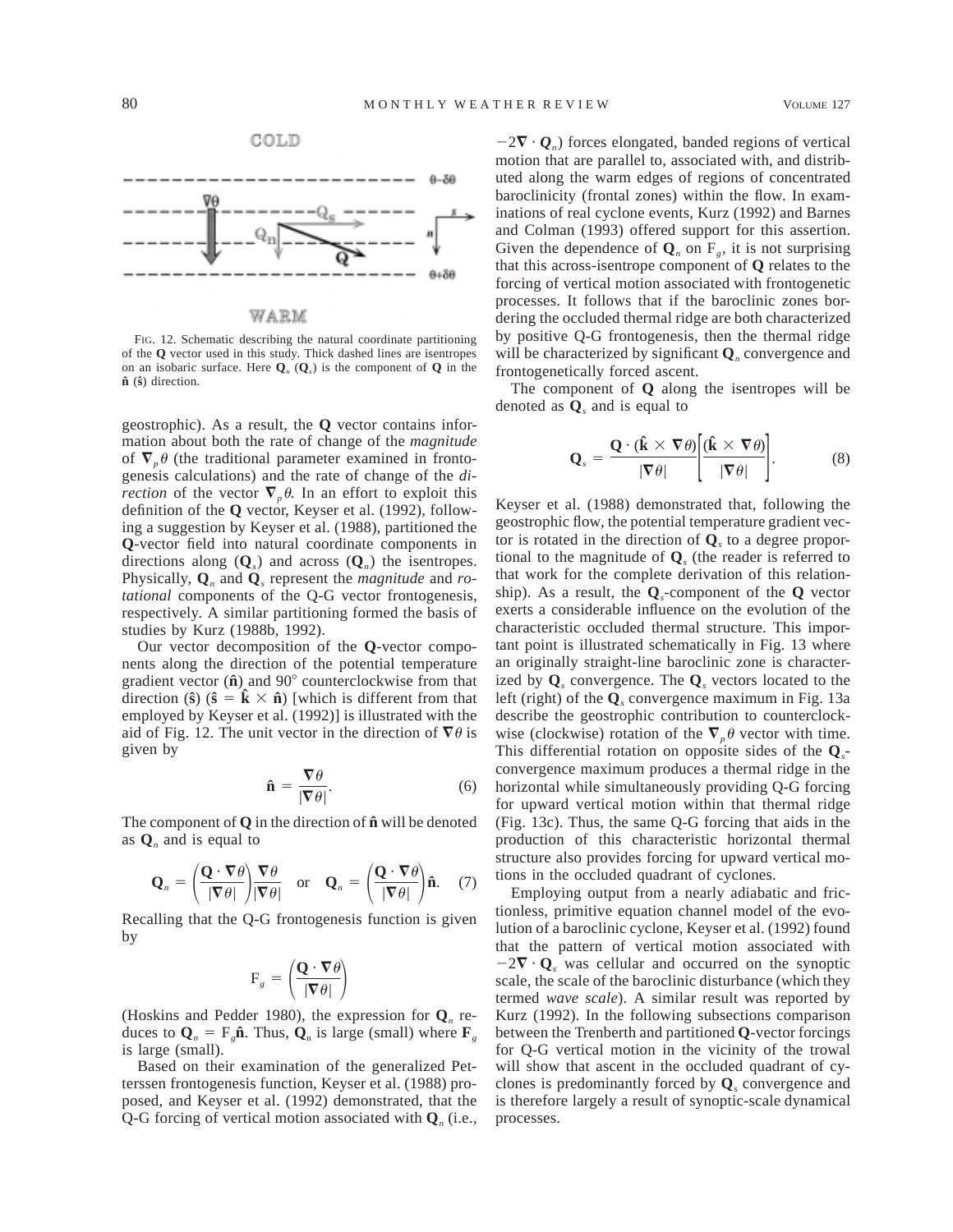



FIG. 13. The effect of **Q***<sup>s</sup>* convergence on horizontal thermal structure. (a) Straight line isentropes (solid lines) in a field of **Q***<sup>s</sup>* convergence (shading). Thick dashed line indicates axis of maximum **Q***<sup>s</sup>* convergence. Direction of  $\nabla \theta$  vector on either side of the **Q**<sub>*s*</sub> convergence maximum is indicated. (b) Rotation of  $\nabla \theta$  vector implied by **Q***<sup>s</sup>* vectors on either side of the **Q***<sup>s</sup>* convergence maximum in Fig. 13a. Thick black arrow denoted as  $\nabla \theta$  represents original direction of  $\nabla \theta$  vector. Thick gray arrow denoted as  $\nabla \theta'$  represents direction of  $\nabla \theta$  vector after rotation implied by  $\mathbf{Q}_s$  vectors. (c) Orientation of the baroclinic zone depicted in Fig. 13a after differential rotation of  $\nabla \theta$  on either side of the **Q**<sub>*s*</sub> convergence maximum.

### *b. 23 October 1996*

Since the trowal structure, as identified from analyses of  $\theta$ , presented earlier, did not extend above  $\sim$  5 km at 0600 UTC 23 October 1996, analyses of the Q-G forcing in the 600–900-hPa layer at this time are presented. The Trenberth forcing function in this layer at this time [calculated using (2) and the average geostrophic relative vorticity in the given layer] is shown in Fig. 14a along with the column-averaged isentropes in the layer. Only one significant feature appears in the forcing, namely the axis of large forcing that extends from near Minneapolis, Minnesota, to northcentral Missouri, immediately west of the axis of high column-averaged  $\theta$ . This axis is nearly collocated with the trowal identified in Fig. 3.

The total column-averaged **Q** vectors and their convergence are shown in Fig. 14b. The area of large forcing in the vicinity of the trowal is one of two major features. A second feature of importance is the axis of significant forcing that extends from near Indianapolis southward to northern Georgia. This latter feature was collocated with the lower-tropospheric cold frontal zone (Fig. 3a). Smaller-scale regions of forcing in central Alabama and along the Mississippi/Alabama border are common to Figs. 14a and 14b.

The **Q***<sup>s</sup>* vectors and their convergence in the 600– 900-hPa layer at 0600 UTC 23 October are shown in Fig. 14c. The distribution of this component of the **Q**vector forcing resembles that of the synoptic-scale (Trenberth) forcing shown in Fig. 14a. The trowal, as identified in Fig. 4a, lies just to the north and west of the axis of maximum **Q***<sup>s</sup>* forcing for vertical motion, which contributes nearly all of the Q-G forcing for vertical motion in the occluded quadrant of the cyclone. The previously identified smaller-scale features in the Trenberth and total **Q**-vector forcing (in Mississippi and Alabama) are also evident in the convergence of **Q***s*. It is important to note that since **sˆ** changes direction along isotherms,  $\nabla \cdot \hat{\mathbf{s}}$  can contribute to  $\nabla \cdot \mathbf{Q}_s$ . Calculations of this effect (not shown) revealed that in this case, as well as in the other two, the unit vector contribution to **Q***<sup>s</sup>* convergence was negligible (i.e., at least one order of magnitude smaller) or of opposite sign in regions of **Q***<sup>s</sup>* convergence.

The **Q***<sup>n</sup>* component of **Q** and its convergence in the 600–900-hPa layer are shown in Fig. 14d. The most potent feature in this convergence field is the banded forcing extending from Indianapolis to northern Alabama. This feature represents the forcing associated with the frontogenesis along the lower-tropospheric cold front. The strip of weaker **Q***<sup>n</sup>* forcing that stretched from northwest Ohio to central Wisconsin was located within the weak eastern portion of the thermal ridge evident in Fig. 14a but was partly an artifact of spatial variation of the  $\hat{\mathbf{n}}$  unit vector resulting in a contribution to  $\nabla \cdot \mathbf{Q}_n$ by **nˆ** convergence (not shown) in that region. A similar circumstance characterized the other two cases in the eastern portion of the thermal ridge. Conspicuously absent from Fig. 14d is any significant forcing in the vicinity of the trowal. It is evident that the predominant, column-averaged Q-G forcing for ascent in the occluded quadrant of this cyclone was associated with synopticscale (wave scale) processes, not with processes occurring on the scale of the individual baroclinic zones.

### *c. 7 November 1996*

The Trenberth forcing function in the 500–900-hPa layer at 1200 UTC 7 November 1996 is shown in Fig. 15a. Three regions of fairly large forcing are evident; one centered over Milwaukee, Wisconsin, a fairly band-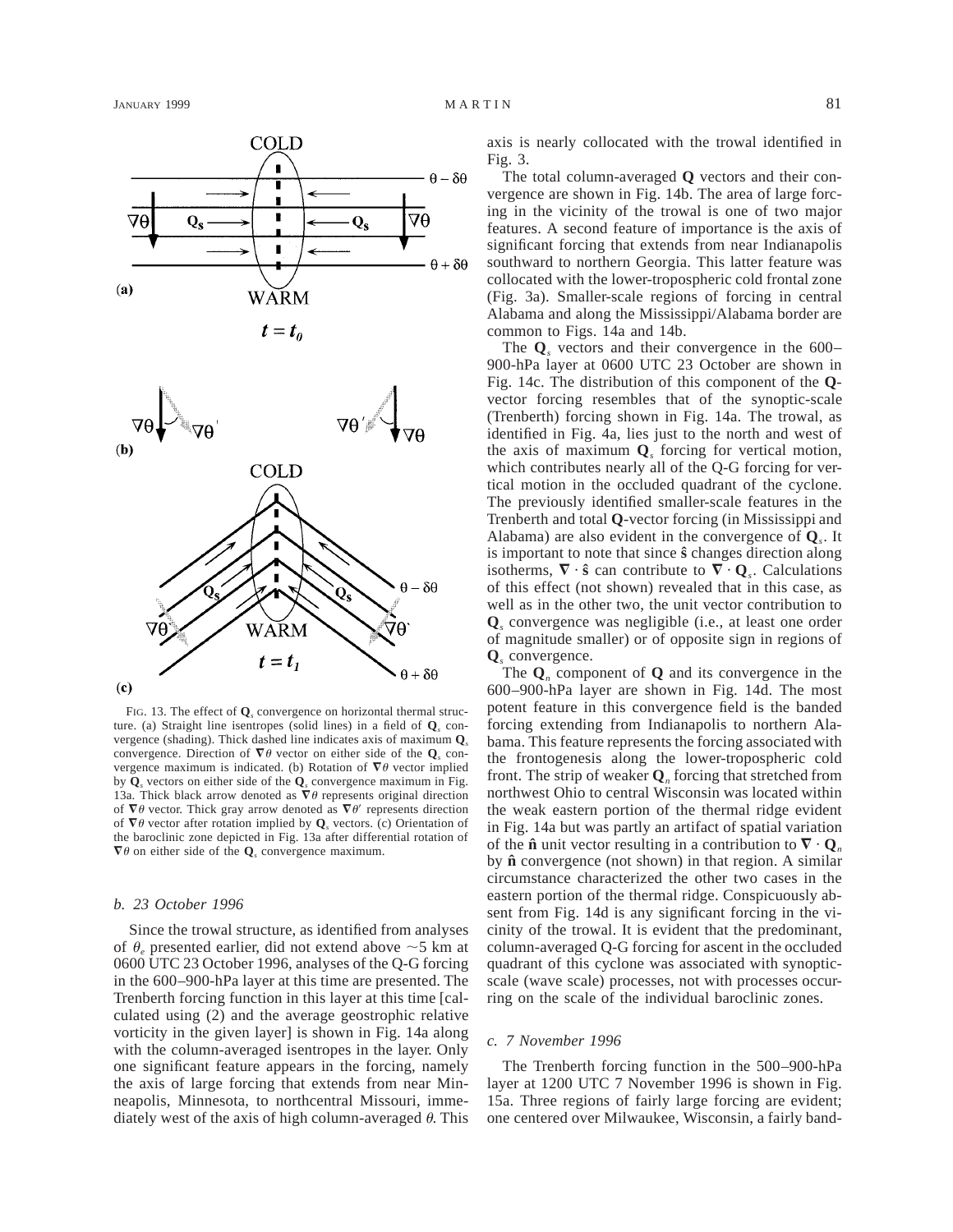

FIG. 14. (a) Column-averaged Trenberth forcing function (see text for explanation) and layer-averaged isentropes in the 600–900-hPa layer from an 18-h forecast of the UW-NMS valid at 0600 UTC 23 October 1996. Trenberth forcing function contoured and shaded in units of m kg<sup>-1</sup> s<sup>-1</sup> every  $5 \times 10^{-16}$  m kg<sup>-1</sup> s<sup>-1</sup> beginning at  $5 \times 10^{-16}$  m kg<sup>-1</sup> s<sup>-1</sup>. Layer-averaged isentropes (thick solid lines) labeled in K and contoured every 2 K. (b) Column-averaged **Q** vectors and **Q** vector convergence from an 18-h forecast of the UW-NMS valid at 0600 UTC 23 October 1996. Here **Q** convergence contoured and shaded in units of m kg<sup>-1</sup> s<sup>-1</sup> every  $5 \times 10^{-16}$  m kg<sup>-1</sup> s<sup>-1</sup> beginning at  $5 \times 10^{-16}$  m kg<sup>-1</sup> s<sup>-1</sup>. (c) As in (b) except for  $\mathbf{Q}_s$ . (d) As in (b) except for  $\mathbf{Q}_n$ .

ed feature extending southward from southeastern Ontario to near Cleveland, Ohio, and an area of significant forcing in northwest Ontario, coincident with the western half of the axis of maximum 500–900-hPa columnaveraged  $\theta$ . This last region was located just south and east of the trowal as identified in Fig. 7a.

A more complete accounting of the forcing function in the Q-G omega equation is shown in the 500–900 hPa column-averaged **Q** vectors and their convergence (Fig. 15b). The major forcing regions identified in Fig. 15a are also evident in the **Q**-vector convergence field although they are more sharply delineated. The trowal (approximately located along the axis of the thermal ridge in Fig. 15a) was an axis of robust forcing for vertical motion along its entire length, especially on its western end.

Fields of convergence of the partitioned **Q** vector

provide further insight into the nature of the forcing responsible for the ascent in the occluded quadrant of the cyclone. The component **Q***<sup>s</sup>* and its convergence in the 500–900-hPa layer are shown in Fig. 15c. The distribution of this component of the **Q**-vector forcing resembles the synoptic-scale forcing (Fig. 15a), particularly in the western portion of the trowal, and is negligibly influenced by changes in the **sˆ** direction. As in the previous case, the axis of maximum  $\mathbf{Q}_s$  forcing lies just south and east of the trowal. The near absence of **Q***<sup>s</sup>* forcing from just north of Lake Huron to northwest Ohio (along the lower-tropospheric cold frontal zone) demonstrates that **Q***<sup>s</sup>* convergence does not resolve Q-G vertical motions forced by frontal processes.

The  $\mathbf{Q}_n$  field and its convergence in the 500–900-hPa layer at 1200 UTC 7 November are shown in Fig. 15d. The narrow, banded region of forcing coincident with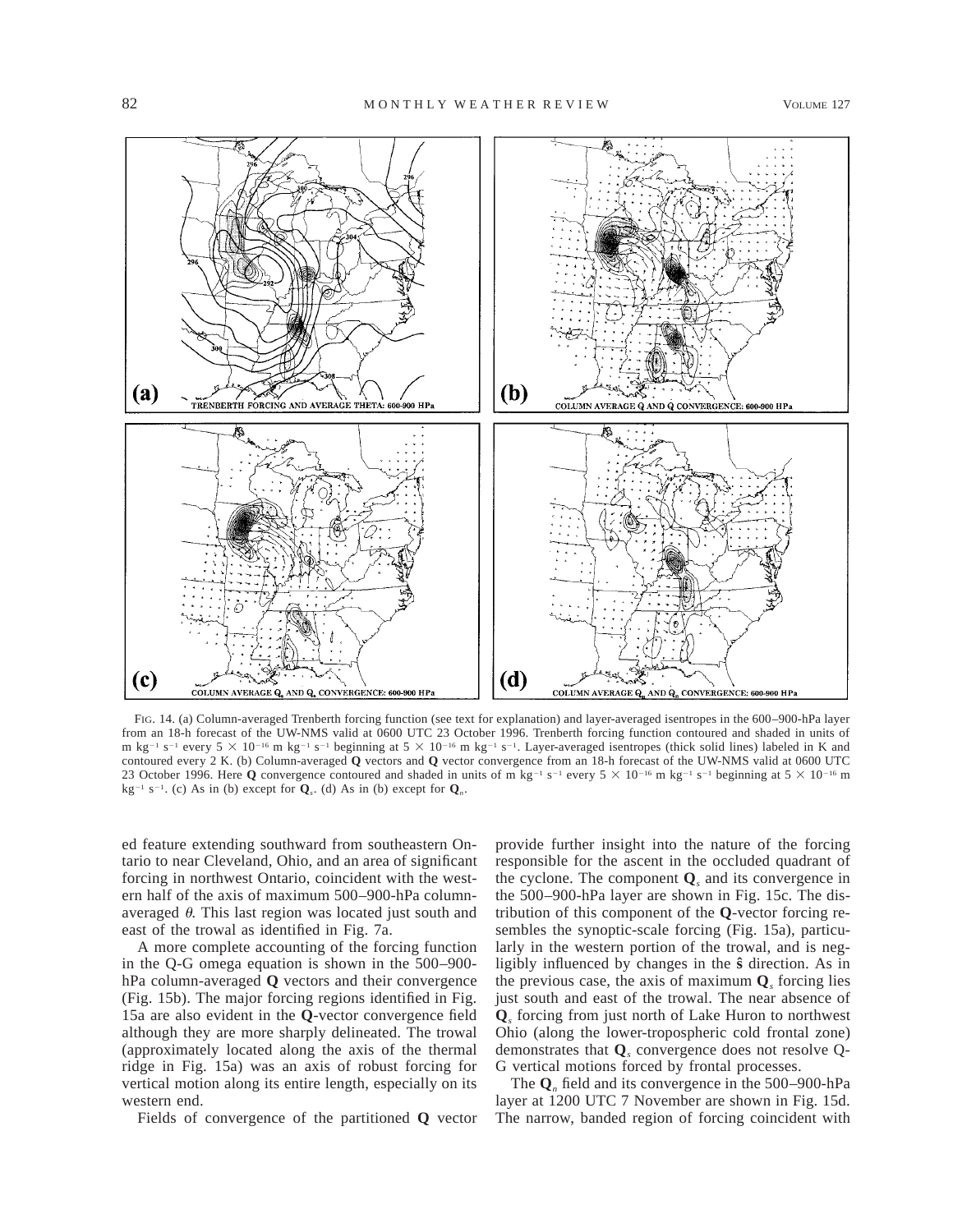

FIG. 15. (a) As for Fig. 14a except from a 12-h forecast of UW-NMS valid at 1200 UTC 7 November 1996 in the 500–900-hPa layer. (b) As for Fig. 14b except from a 12-h forecast of UW-NMS valid at 1200 UTC 7 November 1996 in the 500–900-hPa layer. (c) As for Fig. 14c except from a 12-h forecast of UW-NMS valid at 1200 UTC 7 November 1996 in the 500–900-hPa layer. (d) As for Fig. 14d except from a 12-h forecast of UW-NMS valid at 1200 UTC 7 November 1996 in the 500–900-hPa layer.

the cold frontal zone is particularly evident. The near absence of  $\mathbf{Q}_n$  forcing in the vicinity of the trowal (except just west of James Bay in the weak southeastern portion of the thermal ridge) is also conspicuous and supports the implication made based on examination of the 23 October case; namely, that the Q-G forcing for vertical motion in the occluded quadrant of cyclones is predominantly a result of synoptic-scale processes, not frontal processes.

### *d. 1 April 1997*

The Trenberth Q-G forcing in the 500–900-hPa layer at 0600 UTC 1 April 1997, along with the columnaveraged isentropes in that layer, are shown in Fig. 16a (note the contour interval for the former is changed from that used in Figs. 14 and 15). One area of significant forcing is apparent stretching from south of Nova Scotia southwestward to east of the Delmarva Peninsula. This region of forcing, and a weaker eastern extension, were located in the vicinity of the trowal in this cyclone. The column-averaged **Q** vectors and their convergence field are shown in Fig. 16b. The **Q**-vector convergence field identifies the same regions of forcing as in Fig. 16a and in addition identifies the forcing along the primary and secondary cold fronts. A strip of fairly weak forcing east of the Carolina coast appears associated with the secondary baroclinic zone, whereas only discontinuous regions of forcing to the east along the primary cold front are evident.

Partitioning of the column-averaged **Q**-vector forcing reveals the same result as in the previous cases. The **Q***<sup>s</sup>* component and its convergence are shown in Fig. 16c. The only feature in the field of convergence of  $\mathbf{Q}_s$  bears a resemblance to the traditional Q-G forcing and is concentrated just south of the trowal in the occluded quadrant. The **Q***<sup>n</sup>* component (Fig. 16d) is strongest in the eastern portion of the trowal and southeast of Nova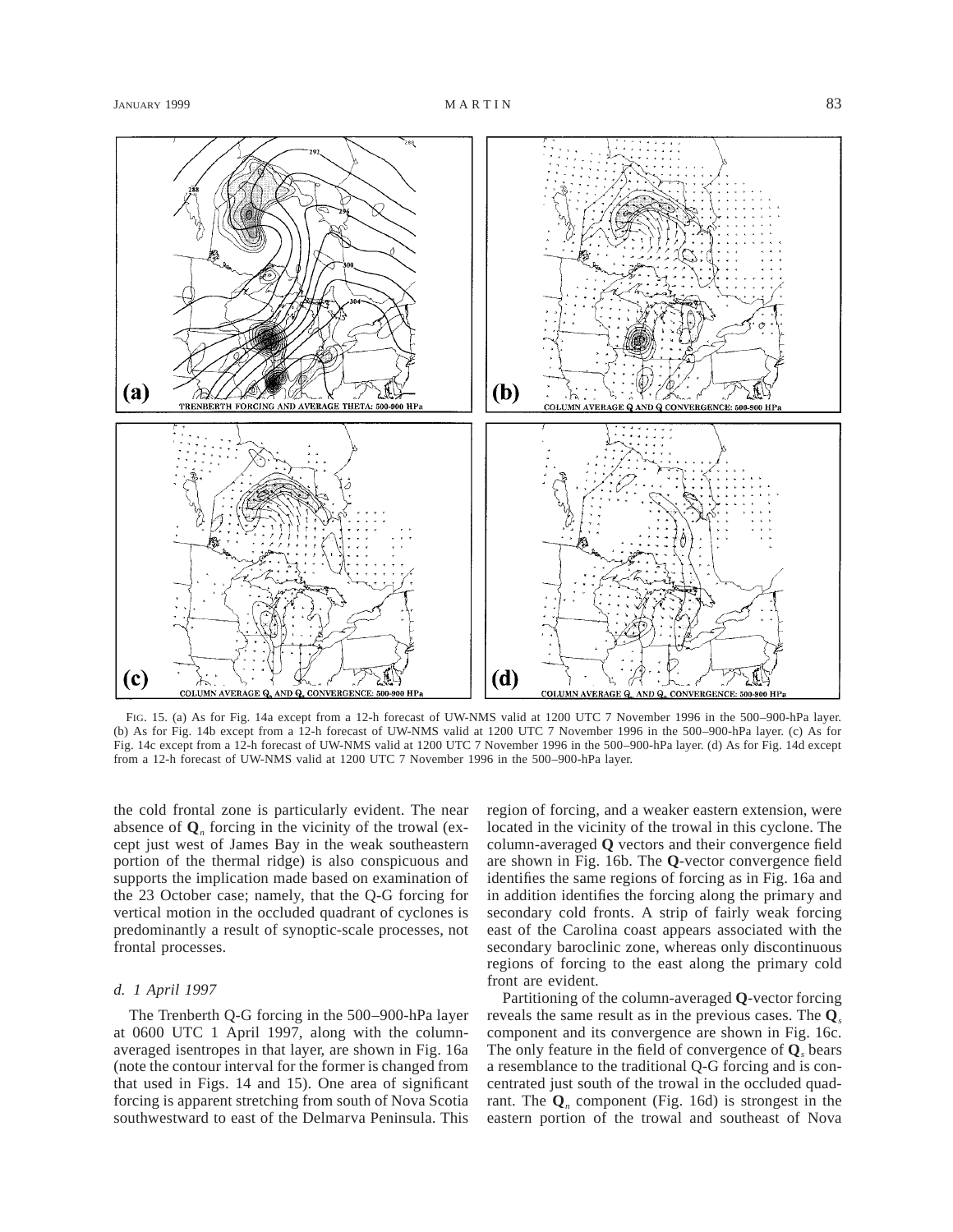

FIG. 16. (a) As for Fig. 15a except from an 18-h forecast of the UW-NMS valid at 0600 UTC 1 April 1997 with Trenberth forcing contoured and shaded every  $10 \times 10^{-16}$  m kg<sup>-1</sup> s<sup>-1</sup> beginning with  $5 \times 10^{-16}$  m kg<sup>-1</sup> s<sup>-1</sup>. (b) As for Fig. 15b except from an 18-h forecast of the UW-NMS valid at 0600 UTC 1 April 1997 with **Q** convergence contoured and shaded every  $10 \times 10^{-16}$  m kg<sup>-1</sup> s<sup>-1</sup> beginning with  $5 \times 10^{-16}$ m kg<sup>2</sup><sup>1</sup> s<sup>2</sup>1. (c) As for Fig. 15c except from an 18-h forecast of the UW-NMS valid at 0600 UTC 1 April 1997 with **Q***<sup>s</sup>* convergence contoured and shaded every  $10 \times 10^{-16}$  m kg<sup>-1</sup> s<sup>-1</sup> beginning with  $5 \times 10^{-16}$  m kg<sup>-1</sup> s<sup>-1</sup>. (d) As for Fig. 15d except from an 18-h forecast of the UW-NMS valid at 0600 UTC 1 April 1997 with  $Q_n$  convergence contoured and shaded every  $10 \times 10^{-16}$  m kg<sup>-1</sup> s<sup>-1</sup> beginning with  $5 \times 10^{-16}$ m  $kg^{-1} s^{-1}$ .

Scotia in an area corresponding to the warm frontal region of the cyclone. The other significant **Q***n*-forcing regions are located off of the Carolina coast and correspond to portions of the primary and secondary lowertropospheric cold frontal zones associated with this cyclone. Interestingly, the thermal ridge described by the column-averaged 306 K isentrope (Fig. 16a) is also a significant **Q***n*-convergence maximum along the primary cold front.

The degree of similarity among the three cases presented here suggests that the Q-G forcing for vertical motion in the occluded quadrant of cyclones is not accounted for by traditional Q-G frontogenesis along the component baroclinic zones constituting the occluded structure. Instead, ascent in this sector of the cyclone is predominantly a result of dynamical forcing that operates on the scale of the disturbance. This forcing is

directly related to the rotational component of the vector frontogenesis function.

The considerable similarity between the distribution and magnitude of the Trenberth forcing for Q-G vertical motion and that of the **Q***<sup>s</sup>* forcing is not limited to the cases described here and is worthy of note as it bears on the nature of the occlusion process. In their vector generalization of the traditional Petterssen frontogenetic function Keyser et al. (1988) described the vector frontogenesis function as

$$
\mathbf{F} = F_n \hat{\mathbf{n}} + F_s \hat{\mathbf{s}}, \tag{9}
$$

which can be translated directly, at the level of quasigeostrophic theory, in a form that employs the **Q** vector, to

$$
\mathbf{Q} = Q_n \hat{\mathbf{n}} + Q_s \hat{\mathbf{s}}.
$$
 (10)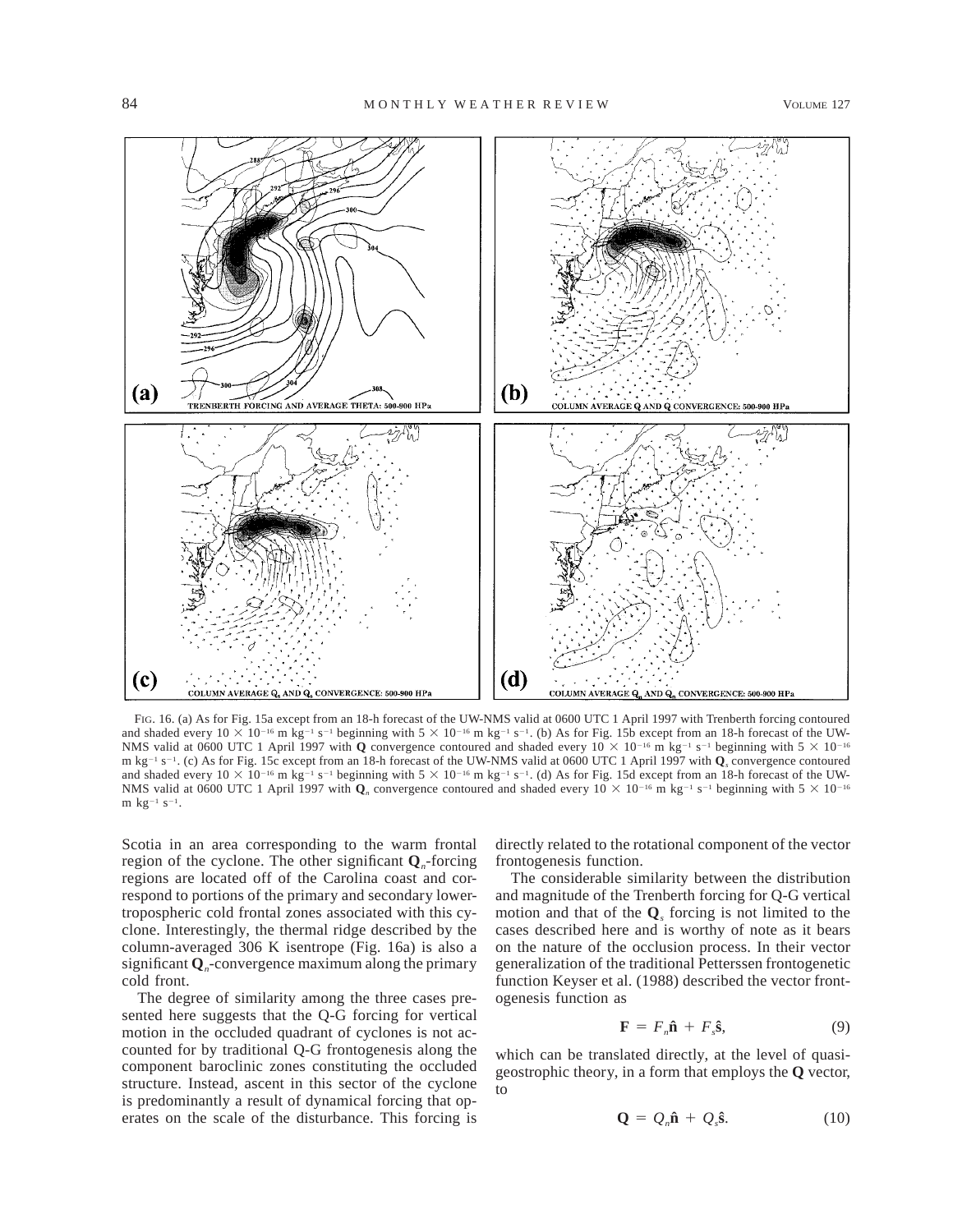Following Keyser et al. (1988), in which  $F_n$  and  $F_s$  were defined, we define  $Q_n$  and  $Q_s$  consistent with our slightly different definition of  $\hat{\mathbf{n}}$ , to be

$$
Q_n = \frac{f_o \gamma}{2} |\nabla \theta| (E \cos 2\beta) \text{ and}
$$
  

$$
Q_s = \frac{f_o \gamma}{2} |\nabla \theta| (\zeta_g + E \sin 2\beta), \qquad (11)
$$

where  $\hat{\mathbf{n}} = \nabla \theta / |\nabla \theta|$  and  $\hat{\mathbf{s}} = \hat{\mathbf{k}} \times \nabla \theta / |\nabla \theta|$ . Here, *E* is the resultant geostrophic deformation and  $\beta$  is the angle between the isentropes and the local axis of dilatation. Given these relationships, the **Q***<sup>s</sup>* component of the Q-G forcing of vertical motion becomes,

$$
-2\nabla \cdot \mathbf{Q}_s = -2f_o \gamma \nabla \cdot (Q_s \hat{\mathbf{s}})
$$
  
=  $-f_o \gamma \nabla \cdot \left\{ [|\nabla \theta|(\zeta_s + E \sin 2\beta)] \left[ \frac{\hat{\mathbf{k}} \times \nabla \theta}{|\nabla \theta|} \right] \right\}$   

$$
-2\nabla \cdot \mathbf{Q}_s = -f_o \gamma [\hat{\mathbf{k}} \times \nabla \theta] \cdot \nabla (\zeta_s + E \sin 2\beta).
$$
 (12)

Equation (12) can be split into two terms, A and B, for analysis:

$$
-2\nabla \cdot \mathbf{Q}_s
$$
  
=  $-f_0 \gamma [\hat{\mathbf{k}} \times \nabla \theta] \cdot \nabla \zeta_g - f_0 \gamma [\hat{\mathbf{k}} \times \nabla \theta] \cdot \nabla E \sin 2\beta.$   
A  
(13)

Term A in (13) reduces to a familiar form since the cross product portion of it in component form is equal to

$$
\hat{\mathbf{k}} \times \nabla \theta = \left(-\frac{\partial \theta}{\partial y}\hat{\mathbf{i}} + \frac{\partial \theta}{\partial x}\hat{\mathbf{j}}\right),\end{aligned}
$$

which can be converted into a relationship for the thermal wind components

$$
\frac{1}{\gamma} \frac{\partial U_s}{\partial p} = \frac{\partial \theta}{\partial y} \quad \text{and} \quad \frac{-1}{\gamma} \frac{\partial V_s}{\partial p} = \frac{\partial \theta}{\partial x}.
$$

Thus, term A in (13) becomes

$$
\mathbf{A} = f_o \mathbf{V}_T \cdot \nabla \zeta_g, \tag{14}
$$

which is precisely half of (2), the forcing function in the Trenberth (1978) approximate version of the Q-G omega equation, a result suggested by Kurz (1992). One obvious consequence of the preceding derivation is that the vector  $\mathbf{Q}_{TR}$  has real physical significance; namely, it describes *twice* the effect of the geostrophic relative vorticity on the rotation of  $\nabla \theta$ .

By analogy, term B in (13) is equal to

$$
\mathbf{B} = f_o \mathbf{V}_\mathrm{T} \cdot \mathbf{\nabla} (E \sin 2\beta). \tag{15}
$$

Martin (1998c) has recently shown that the middle tropospheric deformation forcing for ascent (a portion of which is represented by term B) is small in nonfrontal regions *except* in the vicinity of thermal troughs and ridges accompanied by horizontal variations in the geostrophic flow. Thus, in general,  $-2\nabla \cdot \mathbf{Q}_s$  will closely resemble the approximate Trenberth forcing for ascent in the middle troposphere. In the occluded thermal ridge, however, term B can be comparable to term A. In the three cases examined here, that was indeed the case (not shown), suggesting that the thermal gradient rotation required for the development of occluded structures is dependent on both the vorticity and the deformation of the flow.

#### **5. Discussion**

# *a. Quasigeostrophic forcing of ascent in the occluded quadrant*

Extratropical cyclones often contain two significant frontal baroclinic zones; the cold front and the warm front. The evolution of the thermal structure of cyclones is the integrated result of changes both in the vigor of each baroclinic zone as well as in the orientation of the baroclinic zones with respect to one another, both of which occur continuously throughout the cyclone life cycle. Keyser et al. (1988) referred to these two processes as the components of a generalized vector frontogenesis function. Changes in the intensity of baroclinic zones are controlled by the process of traditional frontogenesis, which modulates the magnitude of the potential temperature gradient and operates on the scale of the individual baroclinic zone. This process is dynamically linked to the production of the banded vertical motions commonly associated with fronts (Sawyer 1956; Eliassen 1962). The geostrophic contribution to frontogenesis is described by the  $Q_n$  component of  $Q$ .

Changes in the orientation of the frontal zones with respect to one another are a result of the rotational component of the vector frontogenesis function, which rotates the potential temperature gradient vector. This study suggests that the characteristic occluded thermal ridge, exhibited by each of the three storms reviewed in this paper, is produced by differential rotation of the warm and cold frontal baroclinic zones about the geopotential (sea level pressure) minimum during the cyclone life cycle. The geostrophic contribution to the vector rotation of  $\nabla_p \theta$  is described by the **Q**<sub>*s*</sub> component of the partitioned **Q** vector. The present case demonstrates that convergence of **Q***<sup>s</sup>* along straight isentropes will kink them at the point of maximum convergence, creating a thermal ridge in the horizontal (see Fig. 13). This same convergence of **Q***<sup>s</sup>* represents the predominant portion of the total forcing for Q-G vertical motion in the occluded quadrant of cyclones (Figs. 14, 15, and 16). Thus, the rotational component of the Q-G vector frontogenesis function, represented by the **Q***<sup>s</sup>* forcing, is found to be the underlying dynamical mechanism responsible for creating the occluded thermal structure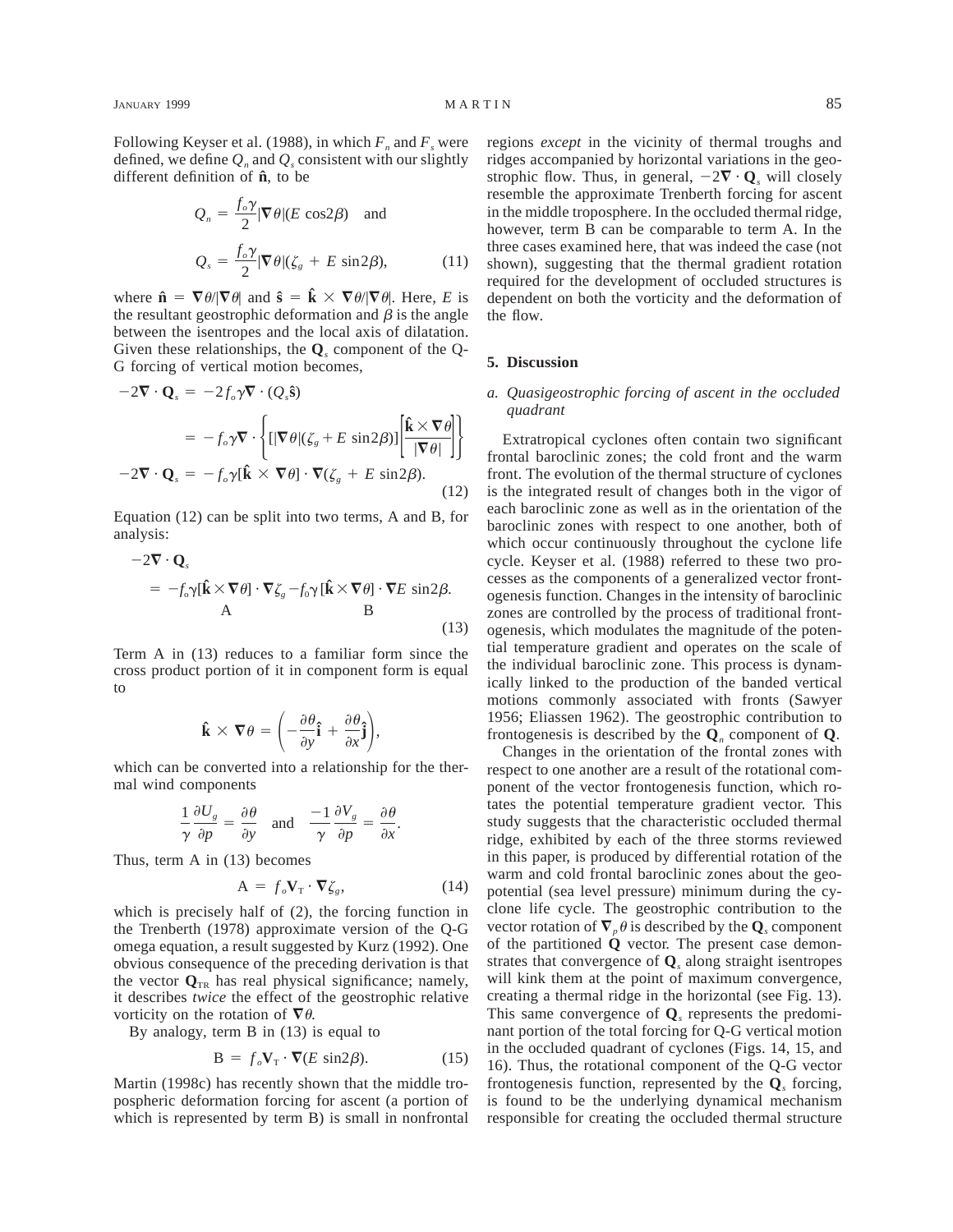and for forcing the ascent associated with that process in the occluded quadrant of cyclones.

In their investigation of an idealized cyclone, Keyser et al. (1988) suggested that the rotational component of the vector frontogenesis function is controlled by dynamical processes that operate on the scale of the disturbance within which the individual frontal zones are embedded (i.e., the synoptic scale). Consistent with this suggestion, and a similar one made by Keyser et al. (1992), the analyses presented here demonstrate that the **Q***<sup>s</sup>* forcing is fundamentally a *synoptic-scale* forcing. Evidence for this assertion lies in the similarity, in magnitude and distribution, between the  $Q_i$  ( $-2\nabla \cdot Q_i$ ) and the traditional Sutcliffe/Trenberth forcing  $(F_{TR})$  for Q-G vertical motion in every case. Further, it was shown that the vorticity component of  $\mathbf{Q}_s$  [term A in (13)] is precisely equal to one-half of  $\mathbf{Q}_{TR}$ , the vector expression in (3). As a consequence of their orientation parallel to the isentropes neither the Trenberth  $(Q_{TR})$  or  $Q_{s}$  forcings can produce regions of banded vertical motion parallel to baroclinic zones such as occur at fronts. In fact, it was found that a very small contribution to ascent in the occluded quadrant was associated with  $-2\nabla \cdot \mathbf{Q}_n$ , the frontal-scale forcing, and that, when present, this forcing operated on the eastern end of the trowal (i.e., in the least developed portion of the thermal ridge). Additionally, this meager forcing was found to result partly from the convergence of the **nˆ** unit vector into the thermal ridge and not necessarily from Q-G frontogenesis.

Despite the numerous revisions that have been made to the original NCM, none have disagreed with the assertion that the occlusion process involves both the development of a thermal ridge and the ascent of warm sector air in the vicinity of the thermal ridge. Recent studies of occlusions have focused on the role played by frontogenesis in the development of the occluded thermal structure (e.g., Schultz and Mass 1993; Reed et al. 1994; Martin 1998a). The results presented here suggest that the evolution of the characteristic occluded thermal structure and the forcing of the attendant vertical motion are linked, not by a frontal-scale process, but by an underlying, *synoptic-scale* dynamical process. Based upon this result, it is suggested that further insight into the complicated process of occlusion is more likely to be achieved by ceasing to view it as a traditional frontal-scale process.

### *b. The trowal airstream*

The use of isentropic relative flow analysis to describe the three-dimensional airflow through cyclones and to account for the distribution of clouds and precipitation began with the work of Namias (1939). He identified an airflow that originated in the warm sector boundary layer and ascended in two streams; one cyclonically to the west and one anticyclonically to the east. More recently, the same method has been employed by Brown-

ing and Harrold (1969), Harrold (1973), Carlson (1980), and Browning (1990). These studies suggested that the airflow through cyclones, and the corresponding cloud signatures of these storms, can be adequately described in terms of the behavior of three coherent airstreams; namely the warm conveyor belt (WCB), the cold conveyor belt (CCB), and the dry airstream. The WCB is a stream of air that flows poleward east of the surface cold front and rises anticyclonically over the surface warm front, forming the eastern portion of the comma head cloud shield characteristic of extratropical cyclones. The CCB originates in the easterly flow poleward of the surface warm front, undercuts the WCB flow, and travels westward toward the surface cyclone center. Upon approach to the sea level pressure minimum, the CCB begins a gradual ascent to the west before turning anticyclonically to the north. This ascent is considered largely responsible for producing the observed cloudiness and precipitation in the occluded quadrant of the cyclone. Generally, ascent in the CCB is not as vigorous as in the WCB. In fact, the cloud associated with the CCB is mainly confined to low and medium levels (Browning 1990). Such a scenario strongly suggests that the comma head is a result of modest ascent of cool, moist air in the CCB and is not related to the significant ascent of warm sector air characteristic of the process of occlusion.

Other studies employing isentropic relative flow analysis have offered explanations for the distribution of clouds and precipitation that differ from that of the cold conveyor belt model. In their investigation of the mesoscale circulation and precipitation distribution in an occluded cyclone, Atkinson and Smithson (1974) illustrated cyclonically ascending, warm sector-based trajectories that contributed to a precipitation event over southwest England. In his investigation of a nondeepening cyclone, Iskenderian (1988) showed a flow of warm moist air transported northward from the Gulf of Mexico between 700 and 500 hPa that bifurcated east of the cyclone center. A portion of this flow curved cyclonically and ascended to the north and west of the surface low center whereas the other portion ascended anticyclonically and moved east of the low center (his Fig. 7). The cyclonically ascending airstreams identified in these studies were responsible for producing the clouds and precipitation observed in the western extension of the cyclone comma head.

More recently, numerical model-based studies of occluded cyclones have offered a more refined and detailed picture of the airflow through the cyclone and the development of clouds and precipitation in the occluded quadrant (e.g., Kurz 1988a; Mass and Schultz 1993; Schultz and Mass 1993; Reed et al. 1994; Martin 1998b). These studies have revealed that the airflow in cyclones is often more complicated than that portrayed in the conveyor belt model. Interestingly, an element common to all of these simulations is the presence of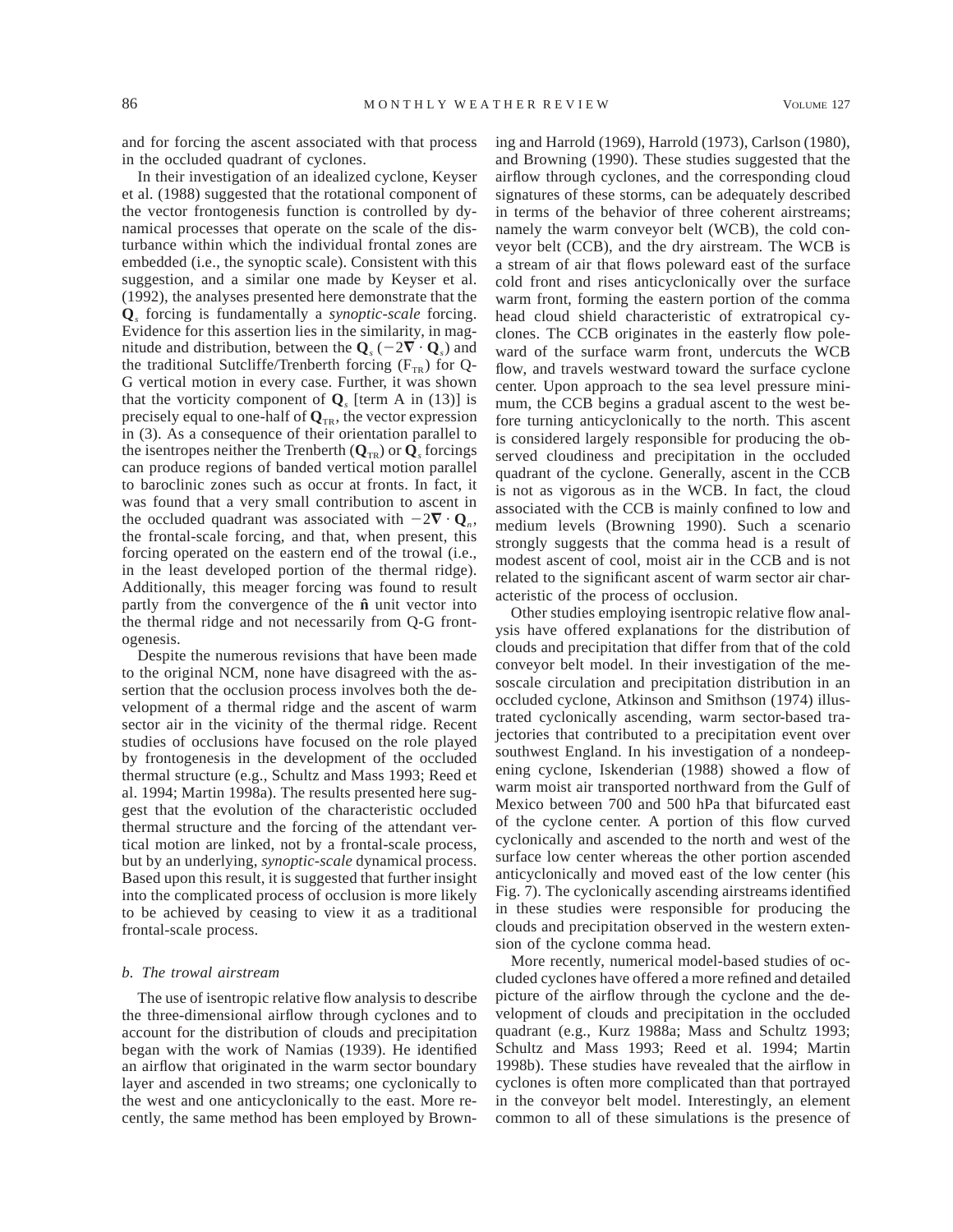a stream of warm sector, boundary layer air that ascends cyclonically into the occluded quadrant of the storm.

Kurz (1988a) related the typical cloud distribution in an occluded cyclone to elements of the classical occlusion model. He noted that near the end of the development phase the ascent in the WCB acquired significant cyclonic vorticity such that a large portion of that airstream ascended cyclonically (his Fig. 4b) in the occluded stage of the life cycle. This cyclonically turning ascent was related to the ''cloud spiral'' (comma head) characteristic of the northwest quadrant of occluded cyclones.

In their numerical simulation of an occluded continental cyclone, Mass and Schultz (1993) also identified a significant cyclonically ascending airstream (their Fig. 18) that originated in the warm sector. Reed et al. (1994), in a ''quasi-ideal'' simulation of the ERICA IOP-4 storm, identified a cyclonically ascending airstream that originated in the warm sector (their Figs. 10, 11b). This airstream was largely responsible for producing the western extension of the comma head that characterized that storm. Wernli (1997), using coherent ensembles of trajectories (CET's) to identify airstreams in model simulations, has also reported the presence of this cyclonically ascending warm sector airstream (see the CET labeled ''Y'' in his Fig. 3a). Rotunno et al. (1994) noted the cyclonic ascent of parcels through a trowal-like structure in their examination of frontogenesis in an idealized numerical model (see their Figs. 16 and 17).

In each case presented here, rapid cyclonic ascent of warm sector air, to nearly 7 km in some cases, occurred along the trowal and was responsible for significant cloud and precipitation production. Following Martin (1998b), we have termed this airstream the ''trowal airstream'' as a result of its spatial relationship to the trowal structure. The current study is not the first to identify this important cloud and precipitation producing airstream, as the foregoing discussion indicates. It is, however, the first to directly relate it to the three-dimensional occluded structure and, more importantly, to the dynamical forcing that supports its ascent in the occluded quadrant of cyclones. The current analysis also supports the aforementioned investigations in suggesting that the western extension of the cyclone comma head cloud shield sometimes results from cyclonically rising warm sector air and is not entirely accounted for by a single anticyclonically rising cool sector airstream (with origins poleward of the surface warm front) as suggested in the cold conveyor belt model.

#### **6. Summary and conclusions**

Numerical model-based analyses of the structure and dynamics of, and airflow through, the occluded quadrant of three extratropical cyclones has been presented. It is shown that the three-dimensional trowal structure is easily identifiable in model output given emerging visualization technologies. In each of the three cyclones investigated, significant cyclonically turning ascent of air, which originated in the warm sector boundary layer, occurred in the occluded quadrant of the cyclone and exhibited an intriguing spatial relationship to the trowal. This previously identified, cyclonically ascending airstream represents a major cloud and precipitation producing flow in occluded cyclones and is designated here as the *trowal airstream.* The trowal airstream is often responsible for the production of so-called wrap-around precipitation to the north and west of the occluded surface cyclone center.

Quasigeostrophic forcing of the vertical motion that supports the trowal airstream was examined through consideration of the **Q** vector partitioned into natural coordinate components along **Q***<sup>s</sup>* isentropes and across **Q***<sup>n</sup>* isentropes on isobaric surfaces representing the *rotational* and *magnitude* components of the Q-G vector frontogenesis function, respectively. The geostrophic contribution to the formation of the characteristic thermal structure of occluded cyclones (i.e., a narrow thermal ridge) is shown to be accomplished by  $Q_s$ ; more specifically by a convergent field of **Q***s*. The convergence of **Q***<sup>s</sup>* also provides the predominant forcing for Q-G vertical motion in the occluded quadrant of such storms and supports the ascent of the trowal airstream.

A well-understood physical link exists between traditional frontogenesis and the production of vertical circulations associated with warm and cold frontal zones. The findings described here represent a conceptual analog that relates *rotational* frontogenesis to the production of vertical motions in occluded frontal regions. The fact that rotational frontogenesis and not traditional (magnitude) frontogenesis is central to the dynamics of the occluded quadrant suggests a fundamental difference between the processes of ''occludogenesis'' and traditional frontogenesis. This emerging view is supported by the fact that a considerable similarity was found, in magnitude, horizontal distribution, and mathematical form between the **Q***<sup>s</sup>* forcing and the traditional Sutcliffe/Trenberth forcing for Q-G vertical motion pointing to the predominance of synoptic-scale processes in forcing ascent and structural evolution in the occluded quadrant of cyclones. The results of this analysis therefore suggest that traditional frontogenetic processes play a subordinate role in forcing Q-G vertical motions and in effecting three-dimensional structural changes in the occluded sector of postmature-phase midlatitude cyclones.

*Acknowledgments.* The suggestions of Prof. Dan Keyser and comments from two anonymous reviewers served to improve the presentation of this work. The research was supported by the National Science Foundation under Grant ATM-9505849.

#### REFERENCES

Atkinson, B. W., and P. A. Smithson, 1974: Meso-scale circulations and rainfall patterns in an occluding depression. *Quart. J. Roy. Meteor. Soc.,* **100,** 3–22.